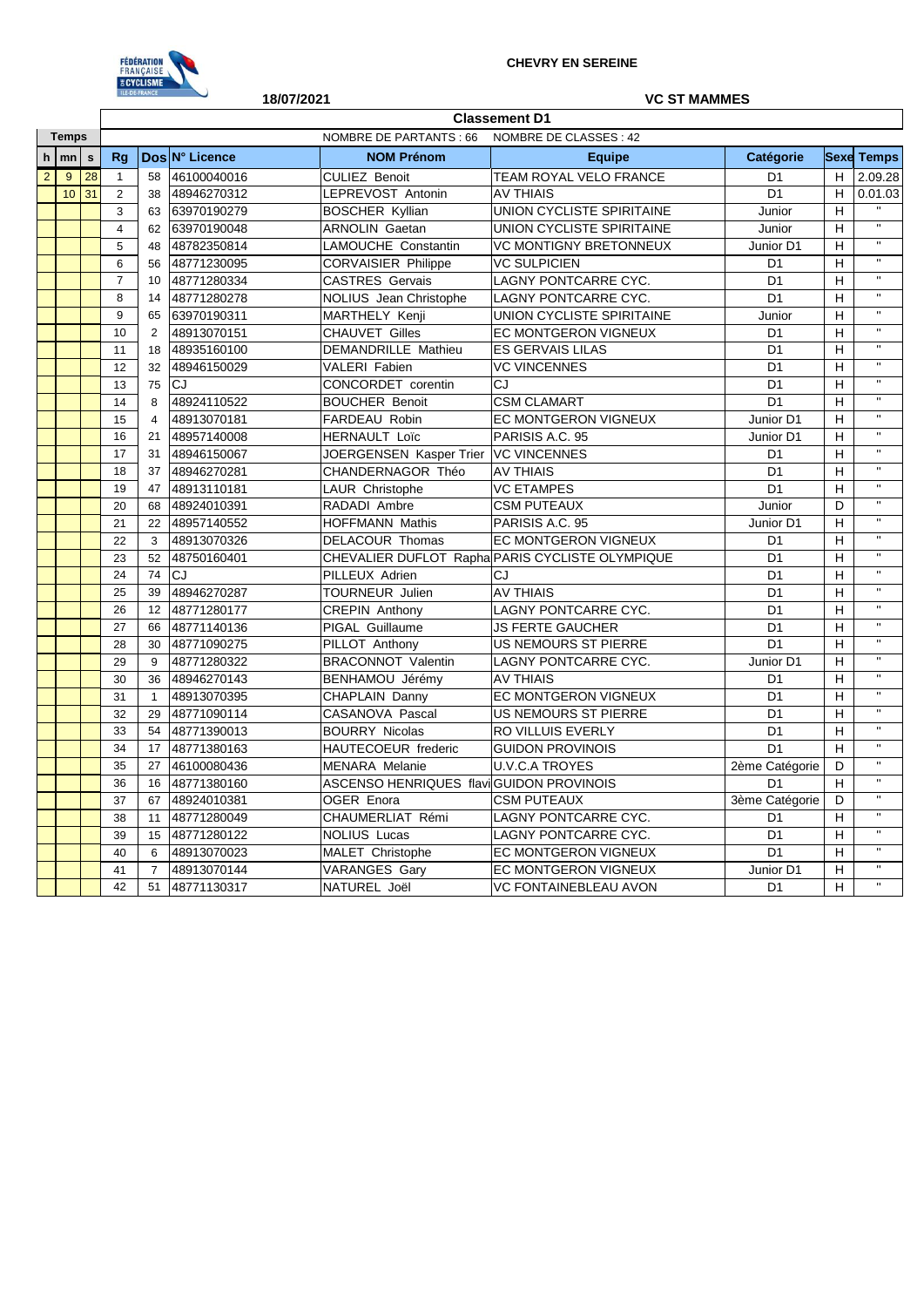| <b>NOMBRE DE PARTANTS: 71</b><br>NOMBRE DE CLASSES : 43<br><b>Temps</b><br>Dos N° Licence<br>$h \mid mn \mid s$<br><b>NOM Prénom</b><br>Rq<br><b>Catégorie</b><br><b>Equipe</b><br><b>Sexe Temps</b><br>A. C. B. B.<br>$1 \vert 54 \vert 59$<br>48924080245<br><b>BRODIN Charles</b><br>D <sub>2</sub><br>H<br>73<br>$\mathbf{1}$<br>2<br>65<br>DAUVILLIER Thibaud<br><b>UV BUCHERES</b><br>D <sub>2</sub><br>H<br>46100120036<br>$\mathbf{H}$<br><b>VELO CLUB ARPAJON</b><br>3<br>9<br>48913080145<br>JARRIGE Nicolas<br>D <sub>2</sub><br>H<br>$\mathbf{H}$<br>48750160411<br>DAVILLERS Léo<br>PARIS CYCLISTE OLYMPIQUE<br>D <sub>2</sub><br>$\overline{4}$<br>26<br>H<br>$\mathbf{H}$<br>48771080061<br><b>HUET Julien</b><br>AS CHELLES<br>D <sub>2</sub><br>H<br>5<br>68<br>$\mathbf{H}$<br>D <sub>2</sub><br>PLESSIER Alexandre<br>PARIS CYCLISTE OLYMPIQUE<br>H<br>6<br>48750160535<br>30<br>$\mathbf{H}$<br>D <sub>2</sub><br>$\overline{7}$<br>48935130093<br>THOUMELIN Mickaël<br><b>USM GAGNY</b><br>H<br>13<br>$\mathbf{H}$<br>D <sub>2</sub><br>8<br>48957170294<br>PERRINIAUX Julien<br><b>ES PERSANAISE</b><br>H<br>55<br>$\mathbf{H}$<br>D <sub>2</sub><br>9<br><b>WETZSTEIN Laurent</b><br>TEAM PELTRAX - CSD<br>H<br>17<br>48771150151<br>$\mathbf{H}$<br>PARIS CYCLISTE OLYMPIQUE<br>MILOT Tristan<br>D <sub>2</sub><br>H<br>10<br>27<br>48750160563<br>$\mathbf{H}$<br>48771280109<br><b>MUNIER Philippe</b><br>LAGNY PONTCARRE CYC.<br>D <sub>2</sub><br>H<br>11<br>$\overline{4}$<br>$\mathbf{H}$<br>48935240073<br><b>BLANC Florian</b><br><b>CS VILLETANEUSE</b><br>D <sub>2</sub><br>H<br>12<br>47<br>$\mathbf{H}$<br>D <sub>2</sub><br>48957170298<br>DESBORDES JULIEN<br><b>ES PERSANAISE</b><br>H<br>13<br>53<br>$\mathbf{H}$<br>D <sub>3</sub><br>48946160219<br>FELD Thomas<br>UC BORDS DE MARNE<br>H<br>14<br>37<br>$\mathbf{u}$<br>D <sub>2</sub><br>48957140210<br><b>SANCHEZ Gilles</b><br>PARISIS A.C. 95<br>H<br>15<br>35<br>$\mathbf{H}$<br><b>BLAISE Yannick</b><br><b>VELO CLUB ARPAJON</b><br>D <sub>2</sub><br>H<br>48913080131<br>16<br>8<br>48957170107<br><b>MARTEAU Charles</b><br><b>ES PERSANAISE</b><br>D <sub>2</sub><br>17<br>54<br>H<br>$\mathbf{H}$<br>D <sub>2</sub><br>18<br>4875800022<br>WINTZ Damien<br>H<br>78<br>individuelle<br>$\mathbf{H}$<br>48771150083<br><b>BARBOSA José</b><br>TEAM PELTRAX - CSD<br>D <sub>2</sub><br>H<br>19<br>14<br>$\mathbf{H}$<br>MAUVAIS Clément<br><b>VC FONTAINEBLEAU AVON</b><br>D <sub>2</sub><br>H<br>41<br>48771130315<br>20<br>$\mathbf{H}$<br>48782210213<br>DUVAL Didier<br>EC DU HOUDANAIS<br>D <sub>2</sub><br>21<br>H<br>18<br>$\mathbf{H}$<br>D <sub>2</sub><br>22<br>5<br>48771280337<br>RAPINAT Ludovic<br>LAGNY PONTCARRE CYC.<br>H<br>$\mathbf{H}$<br>PEDALE COMBS LA VILLAISE<br>D <sub>2</sub><br>23<br>25<br>48771040248<br>SINGLARD Jacques<br>H<br>$\mathbf{H}$<br>48946080029<br>KANCEL Stephan<br><b>TROPIKANA</b><br>D <sub>2</sub><br>H<br>24<br>20<br>$\mathbf{H}$<br>SENEGAS Jean Claude<br><b>VC VINCENNES</b><br>D <sub>2</sub><br>H<br>25<br>45<br>48946150053<br>$\mathbf{u}$<br>JEUFFROY Laurent<br><b>VC SAINT-MAMMES</b><br>D <sub>2</sub><br>H<br>26<br>48771240026<br>$\mathbf{1}$<br>$\mathbf{H}$<br><b>SCHINELLA Denis</b><br><b>SC STE MAURE</b><br>D <sub>2</sub><br>44371040118<br>H<br>27<br>33<br>$\mathbf{H}$<br>48782120168<br>UGO Simone<br><b>TEAM CHATOU CYCLISME</b><br>D <sub>2</sub><br>H<br>28<br>70<br>$\mathbf{H}$<br><b>SENEGAS Laurent</b><br><b>VC VINCENNES</b><br>29<br>48946150054<br>D <sub>2</sub><br>46<br>н<br>$\mathbf{H}$<br>48771150241<br>PICH Jean Luc<br>TEAM PELTRAX - CSD<br>D <sub>2</sub><br>H<br>30<br>15<br>$\mathbf{H}$<br>D <sub>2</sub><br>48771130163<br>HANOL Jérôme<br>VC FONTAINEBLEAU AVON<br>H<br>31<br>39<br>$\overline{u}$<br>D <sub>2</sub><br>48771230024<br><b>RENAUDIE Denis</b><br><b>VC SULPICIEN</b><br>H<br>32<br>64<br>$\mathbf{H}$<br>ANTONY BERNY CYCLISTE<br>48924090394<br>ROGEL Joffrey<br>D <sub>2</sub><br>33<br>H<br>59<br>$\mathbf{H}$<br>MERESSE Fabrice<br>34<br>48771190036<br><b>CC COULOMMIERS</b><br>D <sub>2</sub><br>H<br>61<br>$\mathbf{H}$<br>D <sub>2</sub><br>35<br>GUYARD Julien<br><b>USM GAGNY</b><br>H<br>11<br>48935130326<br>$\mathbf{H}$<br>LAGNY PONTCARRE CYC.<br>SPILERS Charbel<br>Junior D <sub>2</sub><br>H<br>48771280204<br>36<br>6<br>$\mathbf{H}$<br>48771490044<br><b>CHERRIER Olivier</b><br><b>SC GRETZ TOURNAN</b><br>H<br>37<br>71<br>D <sub>2</sub><br><b>BONTOUR Sébastien</b><br><b>CC PONTHIERRY PRINGY</b><br>H<br>48771210125<br>D <sub>2</sub><br>38<br>21<br>EC MONTGERON VIGNEUX<br>$\overline{D2}$<br>$\overline{H}$<br>39<br>$\mathbf{3}$<br>48913070113<br><b>FERRI Pascal</b><br>40<br>48771130396<br>PERREVE Flavio<br>VC FONTAINEBLEAU AVON<br>Junior D <sub>2</sub><br>H<br>43<br>$\mathbf{H}$<br><b>VC SULPICIEN</b><br>48771230002<br><b>HUMEAU Nicolas</b><br>D <sub>2</sub><br>H<br>41<br>62<br>$\mathbf{H}$<br>GOMANNE Benoît<br>48771040112<br>PEDALE COMBS LA VILLAISE<br>D <sub>2</sub><br>H<br>42<br>24<br>$\mathbf{H}$<br>F<br>D <sub>2</sub><br>46100080423<br>GIBIER Virginie<br><b>UVCA TROYES</b><br>43<br>75<br><b>Classement D3</b><br>NOMBRE DE PARTANTS: 40<br>NOMBRE DE CLASSES : 33<br><b>Temps</b><br>Dos N° Licence<br><b>NOM Prénom</b><br><b>Rg</b><br>Catégorie<br><b>Sexe Temps</b><br><b>Equipe</b><br>h<br>$ mn $ s<br>44<br>44<br>lCJ<br><b>TATARD JEAN FRANCOIS</b><br>$6\overline{6}$<br>$\mathbf{1}$<br>м<br>$\mathbf{1}$<br>48913220095<br>SARRET Loïc<br><b>US RIS ORANGIS</b><br>D <sub>3</sub><br>2<br>42<br>м<br>$\mathbf{H}$<br>MENAGER Loïc<br><b>AC ORSAY</b><br>Arbitre Régional<br>3<br>48913260038<br>H<br>39<br>$\mathbf{H}$<br>48913480003<br><b>TISSIER Thierry</b><br>CC SAINT PIERRE DU PERRAY<br>D <sub>3</sub><br>$\overline{4}$<br>H<br>29<br>$\mathbf{u}$<br>LETOURNEUR Régis<br>COURBEVOIE SPORTS CYCLISME<br>D <sub>3</sub><br>H<br>5<br>48924150126<br>21<br>$\mathbf{u}$<br>48771130274<br>JULLY Patrick<br>VC FONTAINEBLEAU AVON<br>D <sub>3</sub><br>6<br>H<br>$\overline{7}$<br>$\mathbf{H}$<br>$\overline{7}$<br>48771280104<br>CABRAS Antonio<br>LAGNY PONTCARRE CYC.<br>D <sub>3</sub><br>H<br>3<br>$\mathbf{H}$<br>D <sub>3</sub><br>8<br>48771150253<br><b>BOUCHER</b> Jean Michel<br>TEAM PELTRAX - CSD<br>н<br>32<br>$\mathbf{H}$<br><b>TUMOINE Eric</b><br>D <sub>3</sub><br>48935160315<br>ES GERVAIS LILAS<br>H<br>9<br>10<br>$\mathbf{u}$<br><b>TORRES Philippe</b><br>US NEMOURS ST PIERRE<br>D <sub>3</sub><br>10<br>48771090056<br>H<br>17<br>$\mathbf{H}$<br>D <sub>3</sub><br>48750160727<br>PIEDELOUP Fabien<br>PARIS CYCLISTE OLYMPIQUE<br>H<br>11<br>28<br>$\mathbf{H}$<br>D <sub>3</sub><br>48935130311<br>LEMAITRE Laurent<br><b>USM GAGNY</b><br>12<br>н<br>8<br>$\mathbf{H}$<br>PILLOT Michel<br>D <sub>3</sub><br>48771090300<br><b>US NEMOURS ST PIERRE</b><br>н<br>13<br>16<br>$\mathbf{H}$<br><b>BOLOT Thomas</b><br><b>VC VINCENNES</b><br>D <sub>3</sub><br>48946150063<br>н<br>14<br>18<br>$\mathbf{H}$<br>MARTORELL Laurent<br><b>USM GAGNY</b><br>D <sub>3</sub><br>н<br>15<br>48935130324<br>9<br>$\mathbf{H}$<br>MATHE Bruno<br><b>CSM PUTEAUX</b><br>D <sub>3</sub><br>48924010356<br>н<br>16<br>37<br>$\mathbf{H}$<br>D <sub>3</sub><br>ANNE Christophe<br>COURBEVOIE SPORTS CYCLISME<br>н<br>48924150002<br>17<br>20<br>$\mathbf{H}$<br>48946270104<br>MORATILLE Fabrice<br><b>AV THIAIS</b><br>D <sub>3</sub><br>18<br>25<br>H<br>$\mathbf{H}$<br>48771150124<br>DE OLIVEIRA Carlos<br>TEAM PELTRAX - CSD<br>19<br>D <sub>3</sub><br>H<br>33<br>$\mathbf{H}$<br>BIGNAMI Sébastien<br>D <sub>3</sub><br>H<br>48924090021<br><b>ANTONY BERNY CYCLISTE</b><br>20<br>40<br>$\mathbf{H}$<br>ZONZON Thedy<br>D <sub>3</sub><br>48946080019<br><b>TROPIKANA</b><br>H<br>21<br>13<br>$\mathbf{H}$<br>POSENATO Claude<br>VELO CLUB DU SENONAIS<br>D <sub>3</sub><br>H<br>22<br>42891050266<br>15<br>$\mathbf{u}$<br>D <sub>3</sub><br>23<br>48771150223<br>GAULT Stéphane<br>TEAM PELTRAX - CSD<br>H<br>34 |  |  | <b>Classement D2</b> |  |  |  |  |  |         |  |  |
|----------------------------------------------------------------------------------------------------------------------------------------------------------------------------------------------------------------------------------------------------------------------------------------------------------------------------------------------------------------------------------------------------------------------------------------------------------------------------------------------------------------------------------------------------------------------------------------------------------------------------------------------------------------------------------------------------------------------------------------------------------------------------------------------------------------------------------------------------------------------------------------------------------------------------------------------------------------------------------------------------------------------------------------------------------------------------------------------------------------------------------------------------------------------------------------------------------------------------------------------------------------------------------------------------------------------------------------------------------------------------------------------------------------------------------------------------------------------------------------------------------------------------------------------------------------------------------------------------------------------------------------------------------------------------------------------------------------------------------------------------------------------------------------------------------------------------------------------------------------------------------------------------------------------------------------------------------------------------------------------------------------------------------------------------------------------------------------------------------------------------------------------------------------------------------------------------------------------------------------------------------------------------------------------------------------------------------------------------------------------------------------------------------------------------------------------------------------------------------------------------------------------------------------------------------------------------------------------------------------------------------------------------------------------------------------------------------------------------------------------------------------------------------------------------------------------------------------------------------------------------------------------------------------------------------------------------------------------------------------------------------------------------------------------------------------------------------------------------------------------------------------------------------------------------------------------------------------------------------------------------------------------------------------------------------------------------------------------------------------------------------------------------------------------------------------------------------------------------------------------------------------------------------------------------------------------------------------------------------------------------------------------------------------------------------------------------------------------------------------------------------------------------------------------------------------------------------------------------------------------------------------------------------------------------------------------------------------------------------------------------------------------------------------------------------------------------------------------------------------------------------------------------------------------------------------------------------------------------------------------------------------------------------------------------------------------------------------------------------------------------------------------------------------------------------------------------------------------------------------------------------------------------------------------------------------------------------------------------------------------------------------------------------------------------------------------------------------------------------------------------------------------------------------------------------------------------------------------------------------------------------------------------------------------------------------------------------------------------------------------------------------------------------------------------------------------------------------------------------------------------------------------------------------------------------------------------------------------------------------------------------------------------------------------------------------------------------------------------------------------------------------------------------------------------------------------------------------------------------------------------------------------------------------------------------------------------------------------------------------------------------------------------------------------------------------------------------------------------------------------------------------------------------------------------------------------------------------------------------------------------------------------------------------------------------------------------------------------------------------------------------------------------------------------------------------------------------------------------------------------------------------------------------------------------------------------------------------------------------------------------------------------------------------------------------------------------------------------------------------------------------------------------------------------------------------------------------------------------------------------------------------------------------------------------------------------------------------------------------------------------------------------------------------------------------------------------------------------------------------------------------------------------------------------------------------------------------------------------------------------------------------------------------------------------------------------------------------------------------------------------------------------------------------------------------------------------------------------------------------------------------------------------------------------------------------------------------------------------------------------------------------------------------------------------------------------------------------------------------------------------------------------------------------------------------------------------------------------------------------------------------------------------------------------------------------------------------------------------------------------------------------------------------------------------------------------------------------------------------------------------------------------------------------------------------------------------------------------------------------------------------------------------------------------------------------------------------------------------------------------------------------------------------------------------------|--|--|----------------------|--|--|--|--|--|---------|--|--|
|                                                                                                                                                                                                                                                                                                                                                                                                                                                                                                                                                                                                                                                                                                                                                                                                                                                                                                                                                                                                                                                                                                                                                                                                                                                                                                                                                                                                                                                                                                                                                                                                                                                                                                                                                                                                                                                                                                                                                                                                                                                                                                                                                                                                                                                                                                                                                                                                                                                                                                                                                                                                                                                                                                                                                                                                                                                                                                                                                                                                                                                                                                                                                                                                                                                                                                                                                                                                                                                                                                                                                                                                                                                                                                                                                                                                                                                                                                                                                                                                                                                                                                                                                                                                                                                                                                                                                                                                                                                                                                                                                                                                                                                                                                                                                                                                                                                                                                                                                                                                                                                                                                                                                                                                                                                                                                                                                                                                                                                                                                                                                                                                                                                                                                                                                                                                                                                                                                                                                                                                                                                                                                                                                                                                                                                                                                                                                                                                                                                                                                                                                                                                                                                                                                                                                                                                                                                                                                                                                                                                                                                                                                                                                                                                                                                                                                                                                                                                                                                                                                                                                                                                                                                                                                                                                                                                                                                                                                                                                                                                                                                          |  |  |                      |  |  |  |  |  |         |  |  |
|                                                                                                                                                                                                                                                                                                                                                                                                                                                                                                                                                                                                                                                                                                                                                                                                                                                                                                                                                                                                                                                                                                                                                                                                                                                                                                                                                                                                                                                                                                                                                                                                                                                                                                                                                                                                                                                                                                                                                                                                                                                                                                                                                                                                                                                                                                                                                                                                                                                                                                                                                                                                                                                                                                                                                                                                                                                                                                                                                                                                                                                                                                                                                                                                                                                                                                                                                                                                                                                                                                                                                                                                                                                                                                                                                                                                                                                                                                                                                                                                                                                                                                                                                                                                                                                                                                                                                                                                                                                                                                                                                                                                                                                                                                                                                                                                                                                                                                                                                                                                                                                                                                                                                                                                                                                                                                                                                                                                                                                                                                                                                                                                                                                                                                                                                                                                                                                                                                                                                                                                                                                                                                                                                                                                                                                                                                                                                                                                                                                                                                                                                                                                                                                                                                                                                                                                                                                                                                                                                                                                                                                                                                                                                                                                                                                                                                                                                                                                                                                                                                                                                                                                                                                                                                                                                                                                                                                                                                                                                                                                                                                          |  |  |                      |  |  |  |  |  |         |  |  |
|                                                                                                                                                                                                                                                                                                                                                                                                                                                                                                                                                                                                                                                                                                                                                                                                                                                                                                                                                                                                                                                                                                                                                                                                                                                                                                                                                                                                                                                                                                                                                                                                                                                                                                                                                                                                                                                                                                                                                                                                                                                                                                                                                                                                                                                                                                                                                                                                                                                                                                                                                                                                                                                                                                                                                                                                                                                                                                                                                                                                                                                                                                                                                                                                                                                                                                                                                                                                                                                                                                                                                                                                                                                                                                                                                                                                                                                                                                                                                                                                                                                                                                                                                                                                                                                                                                                                                                                                                                                                                                                                                                                                                                                                                                                                                                                                                                                                                                                                                                                                                                                                                                                                                                                                                                                                                                                                                                                                                                                                                                                                                                                                                                                                                                                                                                                                                                                                                                                                                                                                                                                                                                                                                                                                                                                                                                                                                                                                                                                                                                                                                                                                                                                                                                                                                                                                                                                                                                                                                                                                                                                                                                                                                                                                                                                                                                                                                                                                                                                                                                                                                                                                                                                                                                                                                                                                                                                                                                                                                                                                                                                          |  |  |                      |  |  |  |  |  | 1.54.59 |  |  |
|                                                                                                                                                                                                                                                                                                                                                                                                                                                                                                                                                                                                                                                                                                                                                                                                                                                                                                                                                                                                                                                                                                                                                                                                                                                                                                                                                                                                                                                                                                                                                                                                                                                                                                                                                                                                                                                                                                                                                                                                                                                                                                                                                                                                                                                                                                                                                                                                                                                                                                                                                                                                                                                                                                                                                                                                                                                                                                                                                                                                                                                                                                                                                                                                                                                                                                                                                                                                                                                                                                                                                                                                                                                                                                                                                                                                                                                                                                                                                                                                                                                                                                                                                                                                                                                                                                                                                                                                                                                                                                                                                                                                                                                                                                                                                                                                                                                                                                                                                                                                                                                                                                                                                                                                                                                                                                                                                                                                                                                                                                                                                                                                                                                                                                                                                                                                                                                                                                                                                                                                                                                                                                                                                                                                                                                                                                                                                                                                                                                                                                                                                                                                                                                                                                                                                                                                                                                                                                                                                                                                                                                                                                                                                                                                                                                                                                                                                                                                                                                                                                                                                                                                                                                                                                                                                                                                                                                                                                                                                                                                                                                          |  |  |                      |  |  |  |  |  |         |  |  |
|                                                                                                                                                                                                                                                                                                                                                                                                                                                                                                                                                                                                                                                                                                                                                                                                                                                                                                                                                                                                                                                                                                                                                                                                                                                                                                                                                                                                                                                                                                                                                                                                                                                                                                                                                                                                                                                                                                                                                                                                                                                                                                                                                                                                                                                                                                                                                                                                                                                                                                                                                                                                                                                                                                                                                                                                                                                                                                                                                                                                                                                                                                                                                                                                                                                                                                                                                                                                                                                                                                                                                                                                                                                                                                                                                                                                                                                                                                                                                                                                                                                                                                                                                                                                                                                                                                                                                                                                                                                                                                                                                                                                                                                                                                                                                                                                                                                                                                                                                                                                                                                                                                                                                                                                                                                                                                                                                                                                                                                                                                                                                                                                                                                                                                                                                                                                                                                                                                                                                                                                                                                                                                                                                                                                                                                                                                                                                                                                                                                                                                                                                                                                                                                                                                                                                                                                                                                                                                                                                                                                                                                                                                                                                                                                                                                                                                                                                                                                                                                                                                                                                                                                                                                                                                                                                                                                                                                                                                                                                                                                                                                          |  |  |                      |  |  |  |  |  |         |  |  |
|                                                                                                                                                                                                                                                                                                                                                                                                                                                                                                                                                                                                                                                                                                                                                                                                                                                                                                                                                                                                                                                                                                                                                                                                                                                                                                                                                                                                                                                                                                                                                                                                                                                                                                                                                                                                                                                                                                                                                                                                                                                                                                                                                                                                                                                                                                                                                                                                                                                                                                                                                                                                                                                                                                                                                                                                                                                                                                                                                                                                                                                                                                                                                                                                                                                                                                                                                                                                                                                                                                                                                                                                                                                                                                                                                                                                                                                                                                                                                                                                                                                                                                                                                                                                                                                                                                                                                                                                                                                                                                                                                                                                                                                                                                                                                                                                                                                                                                                                                                                                                                                                                                                                                                                                                                                                                                                                                                                                                                                                                                                                                                                                                                                                                                                                                                                                                                                                                                                                                                                                                                                                                                                                                                                                                                                                                                                                                                                                                                                                                                                                                                                                                                                                                                                                                                                                                                                                                                                                                                                                                                                                                                                                                                                                                                                                                                                                                                                                                                                                                                                                                                                                                                                                                                                                                                                                                                                                                                                                                                                                                                                          |  |  |                      |  |  |  |  |  |         |  |  |
|                                                                                                                                                                                                                                                                                                                                                                                                                                                                                                                                                                                                                                                                                                                                                                                                                                                                                                                                                                                                                                                                                                                                                                                                                                                                                                                                                                                                                                                                                                                                                                                                                                                                                                                                                                                                                                                                                                                                                                                                                                                                                                                                                                                                                                                                                                                                                                                                                                                                                                                                                                                                                                                                                                                                                                                                                                                                                                                                                                                                                                                                                                                                                                                                                                                                                                                                                                                                                                                                                                                                                                                                                                                                                                                                                                                                                                                                                                                                                                                                                                                                                                                                                                                                                                                                                                                                                                                                                                                                                                                                                                                                                                                                                                                                                                                                                                                                                                                                                                                                                                                                                                                                                                                                                                                                                                                                                                                                                                                                                                                                                                                                                                                                                                                                                                                                                                                                                                                                                                                                                                                                                                                                                                                                                                                                                                                                                                                                                                                                                                                                                                                                                                                                                                                                                                                                                                                                                                                                                                                                                                                                                                                                                                                                                                                                                                                                                                                                                                                                                                                                                                                                                                                                                                                                                                                                                                                                                                                                                                                                                                                          |  |  |                      |  |  |  |  |  |         |  |  |
|                                                                                                                                                                                                                                                                                                                                                                                                                                                                                                                                                                                                                                                                                                                                                                                                                                                                                                                                                                                                                                                                                                                                                                                                                                                                                                                                                                                                                                                                                                                                                                                                                                                                                                                                                                                                                                                                                                                                                                                                                                                                                                                                                                                                                                                                                                                                                                                                                                                                                                                                                                                                                                                                                                                                                                                                                                                                                                                                                                                                                                                                                                                                                                                                                                                                                                                                                                                                                                                                                                                                                                                                                                                                                                                                                                                                                                                                                                                                                                                                                                                                                                                                                                                                                                                                                                                                                                                                                                                                                                                                                                                                                                                                                                                                                                                                                                                                                                                                                                                                                                                                                                                                                                                                                                                                                                                                                                                                                                                                                                                                                                                                                                                                                                                                                                                                                                                                                                                                                                                                                                                                                                                                                                                                                                                                                                                                                                                                                                                                                                                                                                                                                                                                                                                                                                                                                                                                                                                                                                                                                                                                                                                                                                                                                                                                                                                                                                                                                                                                                                                                                                                                                                                                                                                                                                                                                                                                                                                                                                                                                                                          |  |  |                      |  |  |  |  |  |         |  |  |
|                                                                                                                                                                                                                                                                                                                                                                                                                                                                                                                                                                                                                                                                                                                                                                                                                                                                                                                                                                                                                                                                                                                                                                                                                                                                                                                                                                                                                                                                                                                                                                                                                                                                                                                                                                                                                                                                                                                                                                                                                                                                                                                                                                                                                                                                                                                                                                                                                                                                                                                                                                                                                                                                                                                                                                                                                                                                                                                                                                                                                                                                                                                                                                                                                                                                                                                                                                                                                                                                                                                                                                                                                                                                                                                                                                                                                                                                                                                                                                                                                                                                                                                                                                                                                                                                                                                                                                                                                                                                                                                                                                                                                                                                                                                                                                                                                                                                                                                                                                                                                                                                                                                                                                                                                                                                                                                                                                                                                                                                                                                                                                                                                                                                                                                                                                                                                                                                                                                                                                                                                                                                                                                                                                                                                                                                                                                                                                                                                                                                                                                                                                                                                                                                                                                                                                                                                                                                                                                                                                                                                                                                                                                                                                                                                                                                                                                                                                                                                                                                                                                                                                                                                                                                                                                                                                                                                                                                                                                                                                                                                                                          |  |  |                      |  |  |  |  |  |         |  |  |
|                                                                                                                                                                                                                                                                                                                                                                                                                                                                                                                                                                                                                                                                                                                                                                                                                                                                                                                                                                                                                                                                                                                                                                                                                                                                                                                                                                                                                                                                                                                                                                                                                                                                                                                                                                                                                                                                                                                                                                                                                                                                                                                                                                                                                                                                                                                                                                                                                                                                                                                                                                                                                                                                                                                                                                                                                                                                                                                                                                                                                                                                                                                                                                                                                                                                                                                                                                                                                                                                                                                                                                                                                                                                                                                                                                                                                                                                                                                                                                                                                                                                                                                                                                                                                                                                                                                                                                                                                                                                                                                                                                                                                                                                                                                                                                                                                                                                                                                                                                                                                                                                                                                                                                                                                                                                                                                                                                                                                                                                                                                                                                                                                                                                                                                                                                                                                                                                                                                                                                                                                                                                                                                                                                                                                                                                                                                                                                                                                                                                                                                                                                                                                                                                                                                                                                                                                                                                                                                                                                                                                                                                                                                                                                                                                                                                                                                                                                                                                                                                                                                                                                                                                                                                                                                                                                                                                                                                                                                                                                                                                                                          |  |  |                      |  |  |  |  |  |         |  |  |
|                                                                                                                                                                                                                                                                                                                                                                                                                                                                                                                                                                                                                                                                                                                                                                                                                                                                                                                                                                                                                                                                                                                                                                                                                                                                                                                                                                                                                                                                                                                                                                                                                                                                                                                                                                                                                                                                                                                                                                                                                                                                                                                                                                                                                                                                                                                                                                                                                                                                                                                                                                                                                                                                                                                                                                                                                                                                                                                                                                                                                                                                                                                                                                                                                                                                                                                                                                                                                                                                                                                                                                                                                                                                                                                                                                                                                                                                                                                                                                                                                                                                                                                                                                                                                                                                                                                                                                                                                                                                                                                                                                                                                                                                                                                                                                                                                                                                                                                                                                                                                                                                                                                                                                                                                                                                                                                                                                                                                                                                                                                                                                                                                                                                                                                                                                                                                                                                                                                                                                                                                                                                                                                                                                                                                                                                                                                                                                                                                                                                                                                                                                                                                                                                                                                                                                                                                                                                                                                                                                                                                                                                                                                                                                                                                                                                                                                                                                                                                                                                                                                                                                                                                                                                                                                                                                                                                                                                                                                                                                                                                                                          |  |  |                      |  |  |  |  |  |         |  |  |
|                                                                                                                                                                                                                                                                                                                                                                                                                                                                                                                                                                                                                                                                                                                                                                                                                                                                                                                                                                                                                                                                                                                                                                                                                                                                                                                                                                                                                                                                                                                                                                                                                                                                                                                                                                                                                                                                                                                                                                                                                                                                                                                                                                                                                                                                                                                                                                                                                                                                                                                                                                                                                                                                                                                                                                                                                                                                                                                                                                                                                                                                                                                                                                                                                                                                                                                                                                                                                                                                                                                                                                                                                                                                                                                                                                                                                                                                                                                                                                                                                                                                                                                                                                                                                                                                                                                                                                                                                                                                                                                                                                                                                                                                                                                                                                                                                                                                                                                                                                                                                                                                                                                                                                                                                                                                                                                                                                                                                                                                                                                                                                                                                                                                                                                                                                                                                                                                                                                                                                                                                                                                                                                                                                                                                                                                                                                                                                                                                                                                                                                                                                                                                                                                                                                                                                                                                                                                                                                                                                                                                                                                                                                                                                                                                                                                                                                                                                                                                                                                                                                                                                                                                                                                                                                                                                                                                                                                                                                                                                                                                                                          |  |  |                      |  |  |  |  |  |         |  |  |
|                                                                                                                                                                                                                                                                                                                                                                                                                                                                                                                                                                                                                                                                                                                                                                                                                                                                                                                                                                                                                                                                                                                                                                                                                                                                                                                                                                                                                                                                                                                                                                                                                                                                                                                                                                                                                                                                                                                                                                                                                                                                                                                                                                                                                                                                                                                                                                                                                                                                                                                                                                                                                                                                                                                                                                                                                                                                                                                                                                                                                                                                                                                                                                                                                                                                                                                                                                                                                                                                                                                                                                                                                                                                                                                                                                                                                                                                                                                                                                                                                                                                                                                                                                                                                                                                                                                                                                                                                                                                                                                                                                                                                                                                                                                                                                                                                                                                                                                                                                                                                                                                                                                                                                                                                                                                                                                                                                                                                                                                                                                                                                                                                                                                                                                                                                                                                                                                                                                                                                                                                                                                                                                                                                                                                                                                                                                                                                                                                                                                                                                                                                                                                                                                                                                                                                                                                                                                                                                                                                                                                                                                                                                                                                                                                                                                                                                                                                                                                                                                                                                                                                                                                                                                                                                                                                                                                                                                                                                                                                                                                                                          |  |  |                      |  |  |  |  |  |         |  |  |
|                                                                                                                                                                                                                                                                                                                                                                                                                                                                                                                                                                                                                                                                                                                                                                                                                                                                                                                                                                                                                                                                                                                                                                                                                                                                                                                                                                                                                                                                                                                                                                                                                                                                                                                                                                                                                                                                                                                                                                                                                                                                                                                                                                                                                                                                                                                                                                                                                                                                                                                                                                                                                                                                                                                                                                                                                                                                                                                                                                                                                                                                                                                                                                                                                                                                                                                                                                                                                                                                                                                                                                                                                                                                                                                                                                                                                                                                                                                                                                                                                                                                                                                                                                                                                                                                                                                                                                                                                                                                                                                                                                                                                                                                                                                                                                                                                                                                                                                                                                                                                                                                                                                                                                                                                                                                                                                                                                                                                                                                                                                                                                                                                                                                                                                                                                                                                                                                                                                                                                                                                                                                                                                                                                                                                                                                                                                                                                                                                                                                                                                                                                                                                                                                                                                                                                                                                                                                                                                                                                                                                                                                                                                                                                                                                                                                                                                                                                                                                                                                                                                                                                                                                                                                                                                                                                                                                                                                                                                                                                                                                                                          |  |  |                      |  |  |  |  |  |         |  |  |
|                                                                                                                                                                                                                                                                                                                                                                                                                                                                                                                                                                                                                                                                                                                                                                                                                                                                                                                                                                                                                                                                                                                                                                                                                                                                                                                                                                                                                                                                                                                                                                                                                                                                                                                                                                                                                                                                                                                                                                                                                                                                                                                                                                                                                                                                                                                                                                                                                                                                                                                                                                                                                                                                                                                                                                                                                                                                                                                                                                                                                                                                                                                                                                                                                                                                                                                                                                                                                                                                                                                                                                                                                                                                                                                                                                                                                                                                                                                                                                                                                                                                                                                                                                                                                                                                                                                                                                                                                                                                                                                                                                                                                                                                                                                                                                                                                                                                                                                                                                                                                                                                                                                                                                                                                                                                                                                                                                                                                                                                                                                                                                                                                                                                                                                                                                                                                                                                                                                                                                                                                                                                                                                                                                                                                                                                                                                                                                                                                                                                                                                                                                                                                                                                                                                                                                                                                                                                                                                                                                                                                                                                                                                                                                                                                                                                                                                                                                                                                                                                                                                                                                                                                                                                                                                                                                                                                                                                                                                                                                                                                                                          |  |  |                      |  |  |  |  |  |         |  |  |
|                                                                                                                                                                                                                                                                                                                                                                                                                                                                                                                                                                                                                                                                                                                                                                                                                                                                                                                                                                                                                                                                                                                                                                                                                                                                                                                                                                                                                                                                                                                                                                                                                                                                                                                                                                                                                                                                                                                                                                                                                                                                                                                                                                                                                                                                                                                                                                                                                                                                                                                                                                                                                                                                                                                                                                                                                                                                                                                                                                                                                                                                                                                                                                                                                                                                                                                                                                                                                                                                                                                                                                                                                                                                                                                                                                                                                                                                                                                                                                                                                                                                                                                                                                                                                                                                                                                                                                                                                                                                                                                                                                                                                                                                                                                                                                                                                                                                                                                                                                                                                                                                                                                                                                                                                                                                                                                                                                                                                                                                                                                                                                                                                                                                                                                                                                                                                                                                                                                                                                                                                                                                                                                                                                                                                                                                                                                                                                                                                                                                                                                                                                                                                                                                                                                                                                                                                                                                                                                                                                                                                                                                                                                                                                                                                                                                                                                                                                                                                                                                                                                                                                                                                                                                                                                                                                                                                                                                                                                                                                                                                                                          |  |  |                      |  |  |  |  |  |         |  |  |
|                                                                                                                                                                                                                                                                                                                                                                                                                                                                                                                                                                                                                                                                                                                                                                                                                                                                                                                                                                                                                                                                                                                                                                                                                                                                                                                                                                                                                                                                                                                                                                                                                                                                                                                                                                                                                                                                                                                                                                                                                                                                                                                                                                                                                                                                                                                                                                                                                                                                                                                                                                                                                                                                                                                                                                                                                                                                                                                                                                                                                                                                                                                                                                                                                                                                                                                                                                                                                                                                                                                                                                                                                                                                                                                                                                                                                                                                                                                                                                                                                                                                                                                                                                                                                                                                                                                                                                                                                                                                                                                                                                                                                                                                                                                                                                                                                                                                                                                                                                                                                                                                                                                                                                                                                                                                                                                                                                                                                                                                                                                                                                                                                                                                                                                                                                                                                                                                                                                                                                                                                                                                                                                                                                                                                                                                                                                                                                                                                                                                                                                                                                                                                                                                                                                                                                                                                                                                                                                                                                                                                                                                                                                                                                                                                                                                                                                                                                                                                                                                                                                                                                                                                                                                                                                                                                                                                                                                                                                                                                                                                                                          |  |  |                      |  |  |  |  |  |         |  |  |
|                                                                                                                                                                                                                                                                                                                                                                                                                                                                                                                                                                                                                                                                                                                                                                                                                                                                                                                                                                                                                                                                                                                                                                                                                                                                                                                                                                                                                                                                                                                                                                                                                                                                                                                                                                                                                                                                                                                                                                                                                                                                                                                                                                                                                                                                                                                                                                                                                                                                                                                                                                                                                                                                                                                                                                                                                                                                                                                                                                                                                                                                                                                                                                                                                                                                                                                                                                                                                                                                                                                                                                                                                                                                                                                                                                                                                                                                                                                                                                                                                                                                                                                                                                                                                                                                                                                                                                                                                                                                                                                                                                                                                                                                                                                                                                                                                                                                                                                                                                                                                                                                                                                                                                                                                                                                                                                                                                                                                                                                                                                                                                                                                                                                                                                                                                                                                                                                                                                                                                                                                                                                                                                                                                                                                                                                                                                                                                                                                                                                                                                                                                                                                                                                                                                                                                                                                                                                                                                                                                                                                                                                                                                                                                                                                                                                                                                                                                                                                                                                                                                                                                                                                                                                                                                                                                                                                                                                                                                                                                                                                                                          |  |  |                      |  |  |  |  |  |         |  |  |
|                                                                                                                                                                                                                                                                                                                                                                                                                                                                                                                                                                                                                                                                                                                                                                                                                                                                                                                                                                                                                                                                                                                                                                                                                                                                                                                                                                                                                                                                                                                                                                                                                                                                                                                                                                                                                                                                                                                                                                                                                                                                                                                                                                                                                                                                                                                                                                                                                                                                                                                                                                                                                                                                                                                                                                                                                                                                                                                                                                                                                                                                                                                                                                                                                                                                                                                                                                                                                                                                                                                                                                                                                                                                                                                                                                                                                                                                                                                                                                                                                                                                                                                                                                                                                                                                                                                                                                                                                                                                                                                                                                                                                                                                                                                                                                                                                                                                                                                                                                                                                                                                                                                                                                                                                                                                                                                                                                                                                                                                                                                                                                                                                                                                                                                                                                                                                                                                                                                                                                                                                                                                                                                                                                                                                                                                                                                                                                                                                                                                                                                                                                                                                                                                                                                                                                                                                                                                                                                                                                                                                                                                                                                                                                                                                                                                                                                                                                                                                                                                                                                                                                                                                                                                                                                                                                                                                                                                                                                                                                                                                                                          |  |  |                      |  |  |  |  |  |         |  |  |
|                                                                                                                                                                                                                                                                                                                                                                                                                                                                                                                                                                                                                                                                                                                                                                                                                                                                                                                                                                                                                                                                                                                                                                                                                                                                                                                                                                                                                                                                                                                                                                                                                                                                                                                                                                                                                                                                                                                                                                                                                                                                                                                                                                                                                                                                                                                                                                                                                                                                                                                                                                                                                                                                                                                                                                                                                                                                                                                                                                                                                                                                                                                                                                                                                                                                                                                                                                                                                                                                                                                                                                                                                                                                                                                                                                                                                                                                                                                                                                                                                                                                                                                                                                                                                                                                                                                                                                                                                                                                                                                                                                                                                                                                                                                                                                                                                                                                                                                                                                                                                                                                                                                                                                                                                                                                                                                                                                                                                                                                                                                                                                                                                                                                                                                                                                                                                                                                                                                                                                                                                                                                                                                                                                                                                                                                                                                                                                                                                                                                                                                                                                                                                                                                                                                                                                                                                                                                                                                                                                                                                                                                                                                                                                                                                                                                                                                                                                                                                                                                                                                                                                                                                                                                                                                                                                                                                                                                                                                                                                                                                                                          |  |  |                      |  |  |  |  |  |         |  |  |
|                                                                                                                                                                                                                                                                                                                                                                                                                                                                                                                                                                                                                                                                                                                                                                                                                                                                                                                                                                                                                                                                                                                                                                                                                                                                                                                                                                                                                                                                                                                                                                                                                                                                                                                                                                                                                                                                                                                                                                                                                                                                                                                                                                                                                                                                                                                                                                                                                                                                                                                                                                                                                                                                                                                                                                                                                                                                                                                                                                                                                                                                                                                                                                                                                                                                                                                                                                                                                                                                                                                                                                                                                                                                                                                                                                                                                                                                                                                                                                                                                                                                                                                                                                                                                                                                                                                                                                                                                                                                                                                                                                                                                                                                                                                                                                                                                                                                                                                                                                                                                                                                                                                                                                                                                                                                                                                                                                                                                                                                                                                                                                                                                                                                                                                                                                                                                                                                                                                                                                                                                                                                                                                                                                                                                                                                                                                                                                                                                                                                                                                                                                                                                                                                                                                                                                                                                                                                                                                                                                                                                                                                                                                                                                                                                                                                                                                                                                                                                                                                                                                                                                                                                                                                                                                                                                                                                                                                                                                                                                                                                                                          |  |  |                      |  |  |  |  |  |         |  |  |
|                                                                                                                                                                                                                                                                                                                                                                                                                                                                                                                                                                                                                                                                                                                                                                                                                                                                                                                                                                                                                                                                                                                                                                                                                                                                                                                                                                                                                                                                                                                                                                                                                                                                                                                                                                                                                                                                                                                                                                                                                                                                                                                                                                                                                                                                                                                                                                                                                                                                                                                                                                                                                                                                                                                                                                                                                                                                                                                                                                                                                                                                                                                                                                                                                                                                                                                                                                                                                                                                                                                                                                                                                                                                                                                                                                                                                                                                                                                                                                                                                                                                                                                                                                                                                                                                                                                                                                                                                                                                                                                                                                                                                                                                                                                                                                                                                                                                                                                                                                                                                                                                                                                                                                                                                                                                                                                                                                                                                                                                                                                                                                                                                                                                                                                                                                                                                                                                                                                                                                                                                                                                                                                                                                                                                                                                                                                                                                                                                                                                                                                                                                                                                                                                                                                                                                                                                                                                                                                                                                                                                                                                                                                                                                                                                                                                                                                                                                                                                                                                                                                                                                                                                                                                                                                                                                                                                                                                                                                                                                                                                                                          |  |  |                      |  |  |  |  |  |         |  |  |
|                                                                                                                                                                                                                                                                                                                                                                                                                                                                                                                                                                                                                                                                                                                                                                                                                                                                                                                                                                                                                                                                                                                                                                                                                                                                                                                                                                                                                                                                                                                                                                                                                                                                                                                                                                                                                                                                                                                                                                                                                                                                                                                                                                                                                                                                                                                                                                                                                                                                                                                                                                                                                                                                                                                                                                                                                                                                                                                                                                                                                                                                                                                                                                                                                                                                                                                                                                                                                                                                                                                                                                                                                                                                                                                                                                                                                                                                                                                                                                                                                                                                                                                                                                                                                                                                                                                                                                                                                                                                                                                                                                                                                                                                                                                                                                                                                                                                                                                                                                                                                                                                                                                                                                                                                                                                                                                                                                                                                                                                                                                                                                                                                                                                                                                                                                                                                                                                                                                                                                                                                                                                                                                                                                                                                                                                                                                                                                                                                                                                                                                                                                                                                                                                                                                                                                                                                                                                                                                                                                                                                                                                                                                                                                                                                                                                                                                                                                                                                                                                                                                                                                                                                                                                                                                                                                                                                                                                                                                                                                                                                                                          |  |  |                      |  |  |  |  |  |         |  |  |
|                                                                                                                                                                                                                                                                                                                                                                                                                                                                                                                                                                                                                                                                                                                                                                                                                                                                                                                                                                                                                                                                                                                                                                                                                                                                                                                                                                                                                                                                                                                                                                                                                                                                                                                                                                                                                                                                                                                                                                                                                                                                                                                                                                                                                                                                                                                                                                                                                                                                                                                                                                                                                                                                                                                                                                                                                                                                                                                                                                                                                                                                                                                                                                                                                                                                                                                                                                                                                                                                                                                                                                                                                                                                                                                                                                                                                                                                                                                                                                                                                                                                                                                                                                                                                                                                                                                                                                                                                                                                                                                                                                                                                                                                                                                                                                                                                                                                                                                                                                                                                                                                                                                                                                                                                                                                                                                                                                                                                                                                                                                                                                                                                                                                                                                                                                                                                                                                                                                                                                                                                                                                                                                                                                                                                                                                                                                                                                                                                                                                                                                                                                                                                                                                                                                                                                                                                                                                                                                                                                                                                                                                                                                                                                                                                                                                                                                                                                                                                                                                                                                                                                                                                                                                                                                                                                                                                                                                                                                                                                                                                                                          |  |  |                      |  |  |  |  |  |         |  |  |
|                                                                                                                                                                                                                                                                                                                                                                                                                                                                                                                                                                                                                                                                                                                                                                                                                                                                                                                                                                                                                                                                                                                                                                                                                                                                                                                                                                                                                                                                                                                                                                                                                                                                                                                                                                                                                                                                                                                                                                                                                                                                                                                                                                                                                                                                                                                                                                                                                                                                                                                                                                                                                                                                                                                                                                                                                                                                                                                                                                                                                                                                                                                                                                                                                                                                                                                                                                                                                                                                                                                                                                                                                                                                                                                                                                                                                                                                                                                                                                                                                                                                                                                                                                                                                                                                                                                                                                                                                                                                                                                                                                                                                                                                                                                                                                                                                                                                                                                                                                                                                                                                                                                                                                                                                                                                                                                                                                                                                                                                                                                                                                                                                                                                                                                                                                                                                                                                                                                                                                                                                                                                                                                                                                                                                                                                                                                                                                                                                                                                                                                                                                                                                                                                                                                                                                                                                                                                                                                                                                                                                                                                                                                                                                                                                                                                                                                                                                                                                                                                                                                                                                                                                                                                                                                                                                                                                                                                                                                                                                                                                                                          |  |  |                      |  |  |  |  |  |         |  |  |
|                                                                                                                                                                                                                                                                                                                                                                                                                                                                                                                                                                                                                                                                                                                                                                                                                                                                                                                                                                                                                                                                                                                                                                                                                                                                                                                                                                                                                                                                                                                                                                                                                                                                                                                                                                                                                                                                                                                                                                                                                                                                                                                                                                                                                                                                                                                                                                                                                                                                                                                                                                                                                                                                                                                                                                                                                                                                                                                                                                                                                                                                                                                                                                                                                                                                                                                                                                                                                                                                                                                                                                                                                                                                                                                                                                                                                                                                                                                                                                                                                                                                                                                                                                                                                                                                                                                                                                                                                                                                                                                                                                                                                                                                                                                                                                                                                                                                                                                                                                                                                                                                                                                                                                                                                                                                                                                                                                                                                                                                                                                                                                                                                                                                                                                                                                                                                                                                                                                                                                                                                                                                                                                                                                                                                                                                                                                                                                                                                                                                                                                                                                                                                                                                                                                                                                                                                                                                                                                                                                                                                                                                                                                                                                                                                                                                                                                                                                                                                                                                                                                                                                                                                                                                                                                                                                                                                                                                                                                                                                                                                                                          |  |  |                      |  |  |  |  |  |         |  |  |
|                                                                                                                                                                                                                                                                                                                                                                                                                                                                                                                                                                                                                                                                                                                                                                                                                                                                                                                                                                                                                                                                                                                                                                                                                                                                                                                                                                                                                                                                                                                                                                                                                                                                                                                                                                                                                                                                                                                                                                                                                                                                                                                                                                                                                                                                                                                                                                                                                                                                                                                                                                                                                                                                                                                                                                                                                                                                                                                                                                                                                                                                                                                                                                                                                                                                                                                                                                                                                                                                                                                                                                                                                                                                                                                                                                                                                                                                                                                                                                                                                                                                                                                                                                                                                                                                                                                                                                                                                                                                                                                                                                                                                                                                                                                                                                                                                                                                                                                                                                                                                                                                                                                                                                                                                                                                                                                                                                                                                                                                                                                                                                                                                                                                                                                                                                                                                                                                                                                                                                                                                                                                                                                                                                                                                                                                                                                                                                                                                                                                                                                                                                                                                                                                                                                                                                                                                                                                                                                                                                                                                                                                                                                                                                                                                                                                                                                                                                                                                                                                                                                                                                                                                                                                                                                                                                                                                                                                                                                                                                                                                                                          |  |  |                      |  |  |  |  |  |         |  |  |
|                                                                                                                                                                                                                                                                                                                                                                                                                                                                                                                                                                                                                                                                                                                                                                                                                                                                                                                                                                                                                                                                                                                                                                                                                                                                                                                                                                                                                                                                                                                                                                                                                                                                                                                                                                                                                                                                                                                                                                                                                                                                                                                                                                                                                                                                                                                                                                                                                                                                                                                                                                                                                                                                                                                                                                                                                                                                                                                                                                                                                                                                                                                                                                                                                                                                                                                                                                                                                                                                                                                                                                                                                                                                                                                                                                                                                                                                                                                                                                                                                                                                                                                                                                                                                                                                                                                                                                                                                                                                                                                                                                                                                                                                                                                                                                                                                                                                                                                                                                                                                                                                                                                                                                                                                                                                                                                                                                                                                                                                                                                                                                                                                                                                                                                                                                                                                                                                                                                                                                                                                                                                                                                                                                                                                                                                                                                                                                                                                                                                                                                                                                                                                                                                                                                                                                                                                                                                                                                                                                                                                                                                                                                                                                                                                                                                                                                                                                                                                                                                                                                                                                                                                                                                                                                                                                                                                                                                                                                                                                                                                                                          |  |  |                      |  |  |  |  |  |         |  |  |
|                                                                                                                                                                                                                                                                                                                                                                                                                                                                                                                                                                                                                                                                                                                                                                                                                                                                                                                                                                                                                                                                                                                                                                                                                                                                                                                                                                                                                                                                                                                                                                                                                                                                                                                                                                                                                                                                                                                                                                                                                                                                                                                                                                                                                                                                                                                                                                                                                                                                                                                                                                                                                                                                                                                                                                                                                                                                                                                                                                                                                                                                                                                                                                                                                                                                                                                                                                                                                                                                                                                                                                                                                                                                                                                                                                                                                                                                                                                                                                                                                                                                                                                                                                                                                                                                                                                                                                                                                                                                                                                                                                                                                                                                                                                                                                                                                                                                                                                                                                                                                                                                                                                                                                                                                                                                                                                                                                                                                                                                                                                                                                                                                                                                                                                                                                                                                                                                                                                                                                                                                                                                                                                                                                                                                                                                                                                                                                                                                                                                                                                                                                                                                                                                                                                                                                                                                                                                                                                                                                                                                                                                                                                                                                                                                                                                                                                                                                                                                                                                                                                                                                                                                                                                                                                                                                                                                                                                                                                                                                                                                                                          |  |  |                      |  |  |  |  |  |         |  |  |
|                                                                                                                                                                                                                                                                                                                                                                                                                                                                                                                                                                                                                                                                                                                                                                                                                                                                                                                                                                                                                                                                                                                                                                                                                                                                                                                                                                                                                                                                                                                                                                                                                                                                                                                                                                                                                                                                                                                                                                                                                                                                                                                                                                                                                                                                                                                                                                                                                                                                                                                                                                                                                                                                                                                                                                                                                                                                                                                                                                                                                                                                                                                                                                                                                                                                                                                                                                                                                                                                                                                                                                                                                                                                                                                                                                                                                                                                                                                                                                                                                                                                                                                                                                                                                                                                                                                                                                                                                                                                                                                                                                                                                                                                                                                                                                                                                                                                                                                                                                                                                                                                                                                                                                                                                                                                                                                                                                                                                                                                                                                                                                                                                                                                                                                                                                                                                                                                                                                                                                                                                                                                                                                                                                                                                                                                                                                                                                                                                                                                                                                                                                                                                                                                                                                                                                                                                                                                                                                                                                                                                                                                                                                                                                                                                                                                                                                                                                                                                                                                                                                                                                                                                                                                                                                                                                                                                                                                                                                                                                                                                                                          |  |  |                      |  |  |  |  |  |         |  |  |
|                                                                                                                                                                                                                                                                                                                                                                                                                                                                                                                                                                                                                                                                                                                                                                                                                                                                                                                                                                                                                                                                                                                                                                                                                                                                                                                                                                                                                                                                                                                                                                                                                                                                                                                                                                                                                                                                                                                                                                                                                                                                                                                                                                                                                                                                                                                                                                                                                                                                                                                                                                                                                                                                                                                                                                                                                                                                                                                                                                                                                                                                                                                                                                                                                                                                                                                                                                                                                                                                                                                                                                                                                                                                                                                                                                                                                                                                                                                                                                                                                                                                                                                                                                                                                                                                                                                                                                                                                                                                                                                                                                                                                                                                                                                                                                                                                                                                                                                                                                                                                                                                                                                                                                                                                                                                                                                                                                                                                                                                                                                                                                                                                                                                                                                                                                                                                                                                                                                                                                                                                                                                                                                                                                                                                                                                                                                                                                                                                                                                                                                                                                                                                                                                                                                                                                                                                                                                                                                                                                                                                                                                                                                                                                                                                                                                                                                                                                                                                                                                                                                                                                                                                                                                                                                                                                                                                                                                                                                                                                                                                                                          |  |  |                      |  |  |  |  |  |         |  |  |
|                                                                                                                                                                                                                                                                                                                                                                                                                                                                                                                                                                                                                                                                                                                                                                                                                                                                                                                                                                                                                                                                                                                                                                                                                                                                                                                                                                                                                                                                                                                                                                                                                                                                                                                                                                                                                                                                                                                                                                                                                                                                                                                                                                                                                                                                                                                                                                                                                                                                                                                                                                                                                                                                                                                                                                                                                                                                                                                                                                                                                                                                                                                                                                                                                                                                                                                                                                                                                                                                                                                                                                                                                                                                                                                                                                                                                                                                                                                                                                                                                                                                                                                                                                                                                                                                                                                                                                                                                                                                                                                                                                                                                                                                                                                                                                                                                                                                                                                                                                                                                                                                                                                                                                                                                                                                                                                                                                                                                                                                                                                                                                                                                                                                                                                                                                                                                                                                                                                                                                                                                                                                                                                                                                                                                                                                                                                                                                                                                                                                                                                                                                                                                                                                                                                                                                                                                                                                                                                                                                                                                                                                                                                                                                                                                                                                                                                                                                                                                                                                                                                                                                                                                                                                                                                                                                                                                                                                                                                                                                                                                                                          |  |  |                      |  |  |  |  |  |         |  |  |
|                                                                                                                                                                                                                                                                                                                                                                                                                                                                                                                                                                                                                                                                                                                                                                                                                                                                                                                                                                                                                                                                                                                                                                                                                                                                                                                                                                                                                                                                                                                                                                                                                                                                                                                                                                                                                                                                                                                                                                                                                                                                                                                                                                                                                                                                                                                                                                                                                                                                                                                                                                                                                                                                                                                                                                                                                                                                                                                                                                                                                                                                                                                                                                                                                                                                                                                                                                                                                                                                                                                                                                                                                                                                                                                                                                                                                                                                                                                                                                                                                                                                                                                                                                                                                                                                                                                                                                                                                                                                                                                                                                                                                                                                                                                                                                                                                                                                                                                                                                                                                                                                                                                                                                                                                                                                                                                                                                                                                                                                                                                                                                                                                                                                                                                                                                                                                                                                                                                                                                                                                                                                                                                                                                                                                                                                                                                                                                                                                                                                                                                                                                                                                                                                                                                                                                                                                                                                                                                                                                                                                                                                                                                                                                                                                                                                                                                                                                                                                                                                                                                                                                                                                                                                                                                                                                                                                                                                                                                                                                                                                                                          |  |  |                      |  |  |  |  |  |         |  |  |
|                                                                                                                                                                                                                                                                                                                                                                                                                                                                                                                                                                                                                                                                                                                                                                                                                                                                                                                                                                                                                                                                                                                                                                                                                                                                                                                                                                                                                                                                                                                                                                                                                                                                                                                                                                                                                                                                                                                                                                                                                                                                                                                                                                                                                                                                                                                                                                                                                                                                                                                                                                                                                                                                                                                                                                                                                                                                                                                                                                                                                                                                                                                                                                                                                                                                                                                                                                                                                                                                                                                                                                                                                                                                                                                                                                                                                                                                                                                                                                                                                                                                                                                                                                                                                                                                                                                                                                                                                                                                                                                                                                                                                                                                                                                                                                                                                                                                                                                                                                                                                                                                                                                                                                                                                                                                                                                                                                                                                                                                                                                                                                                                                                                                                                                                                                                                                                                                                                                                                                                                                                                                                                                                                                                                                                                                                                                                                                                                                                                                                                                                                                                                                                                                                                                                                                                                                                                                                                                                                                                                                                                                                                                                                                                                                                                                                                                                                                                                                                                                                                                                                                                                                                                                                                                                                                                                                                                                                                                                                                                                                                                          |  |  |                      |  |  |  |  |  |         |  |  |
|                                                                                                                                                                                                                                                                                                                                                                                                                                                                                                                                                                                                                                                                                                                                                                                                                                                                                                                                                                                                                                                                                                                                                                                                                                                                                                                                                                                                                                                                                                                                                                                                                                                                                                                                                                                                                                                                                                                                                                                                                                                                                                                                                                                                                                                                                                                                                                                                                                                                                                                                                                                                                                                                                                                                                                                                                                                                                                                                                                                                                                                                                                                                                                                                                                                                                                                                                                                                                                                                                                                                                                                                                                                                                                                                                                                                                                                                                                                                                                                                                                                                                                                                                                                                                                                                                                                                                                                                                                                                                                                                                                                                                                                                                                                                                                                                                                                                                                                                                                                                                                                                                                                                                                                                                                                                                                                                                                                                                                                                                                                                                                                                                                                                                                                                                                                                                                                                                                                                                                                                                                                                                                                                                                                                                                                                                                                                                                                                                                                                                                                                                                                                                                                                                                                                                                                                                                                                                                                                                                                                                                                                                                                                                                                                                                                                                                                                                                                                                                                                                                                                                                                                                                                                                                                                                                                                                                                                                                                                                                                                                                                          |  |  |                      |  |  |  |  |  |         |  |  |
|                                                                                                                                                                                                                                                                                                                                                                                                                                                                                                                                                                                                                                                                                                                                                                                                                                                                                                                                                                                                                                                                                                                                                                                                                                                                                                                                                                                                                                                                                                                                                                                                                                                                                                                                                                                                                                                                                                                                                                                                                                                                                                                                                                                                                                                                                                                                                                                                                                                                                                                                                                                                                                                                                                                                                                                                                                                                                                                                                                                                                                                                                                                                                                                                                                                                                                                                                                                                                                                                                                                                                                                                                                                                                                                                                                                                                                                                                                                                                                                                                                                                                                                                                                                                                                                                                                                                                                                                                                                                                                                                                                                                                                                                                                                                                                                                                                                                                                                                                                                                                                                                                                                                                                                                                                                                                                                                                                                                                                                                                                                                                                                                                                                                                                                                                                                                                                                                                                                                                                                                                                                                                                                                                                                                                                                                                                                                                                                                                                                                                                                                                                                                                                                                                                                                                                                                                                                                                                                                                                                                                                                                                                                                                                                                                                                                                                                                                                                                                                                                                                                                                                                                                                                                                                                                                                                                                                                                                                                                                                                                                                                          |  |  |                      |  |  |  |  |  |         |  |  |
|                                                                                                                                                                                                                                                                                                                                                                                                                                                                                                                                                                                                                                                                                                                                                                                                                                                                                                                                                                                                                                                                                                                                                                                                                                                                                                                                                                                                                                                                                                                                                                                                                                                                                                                                                                                                                                                                                                                                                                                                                                                                                                                                                                                                                                                                                                                                                                                                                                                                                                                                                                                                                                                                                                                                                                                                                                                                                                                                                                                                                                                                                                                                                                                                                                                                                                                                                                                                                                                                                                                                                                                                                                                                                                                                                                                                                                                                                                                                                                                                                                                                                                                                                                                                                                                                                                                                                                                                                                                                                                                                                                                                                                                                                                                                                                                                                                                                                                                                                                                                                                                                                                                                                                                                                                                                                                                                                                                                                                                                                                                                                                                                                                                                                                                                                                                                                                                                                                                                                                                                                                                                                                                                                                                                                                                                                                                                                                                                                                                                                                                                                                                                                                                                                                                                                                                                                                                                                                                                                                                                                                                                                                                                                                                                                                                                                                                                                                                                                                                                                                                                                                                                                                                                                                                                                                                                                                                                                                                                                                                                                                                          |  |  |                      |  |  |  |  |  |         |  |  |
|                                                                                                                                                                                                                                                                                                                                                                                                                                                                                                                                                                                                                                                                                                                                                                                                                                                                                                                                                                                                                                                                                                                                                                                                                                                                                                                                                                                                                                                                                                                                                                                                                                                                                                                                                                                                                                                                                                                                                                                                                                                                                                                                                                                                                                                                                                                                                                                                                                                                                                                                                                                                                                                                                                                                                                                                                                                                                                                                                                                                                                                                                                                                                                                                                                                                                                                                                                                                                                                                                                                                                                                                                                                                                                                                                                                                                                                                                                                                                                                                                                                                                                                                                                                                                                                                                                                                                                                                                                                                                                                                                                                                                                                                                                                                                                                                                                                                                                                                                                                                                                                                                                                                                                                                                                                                                                                                                                                                                                                                                                                                                                                                                                                                                                                                                                                                                                                                                                                                                                                                                                                                                                                                                                                                                                                                                                                                                                                                                                                                                                                                                                                                                                                                                                                                                                                                                                                                                                                                                                                                                                                                                                                                                                                                                                                                                                                                                                                                                                                                                                                                                                                                                                                                                                                                                                                                                                                                                                                                                                                                                                                          |  |  |                      |  |  |  |  |  |         |  |  |
|                                                                                                                                                                                                                                                                                                                                                                                                                                                                                                                                                                                                                                                                                                                                                                                                                                                                                                                                                                                                                                                                                                                                                                                                                                                                                                                                                                                                                                                                                                                                                                                                                                                                                                                                                                                                                                                                                                                                                                                                                                                                                                                                                                                                                                                                                                                                                                                                                                                                                                                                                                                                                                                                                                                                                                                                                                                                                                                                                                                                                                                                                                                                                                                                                                                                                                                                                                                                                                                                                                                                                                                                                                                                                                                                                                                                                                                                                                                                                                                                                                                                                                                                                                                                                                                                                                                                                                                                                                                                                                                                                                                                                                                                                                                                                                                                                                                                                                                                                                                                                                                                                                                                                                                                                                                                                                                                                                                                                                                                                                                                                                                                                                                                                                                                                                                                                                                                                                                                                                                                                                                                                                                                                                                                                                                                                                                                                                                                                                                                                                                                                                                                                                                                                                                                                                                                                                                                                                                                                                                                                                                                                                                                                                                                                                                                                                                                                                                                                                                                                                                                                                                                                                                                                                                                                                                                                                                                                                                                                                                                                                                          |  |  |                      |  |  |  |  |  |         |  |  |
|                                                                                                                                                                                                                                                                                                                                                                                                                                                                                                                                                                                                                                                                                                                                                                                                                                                                                                                                                                                                                                                                                                                                                                                                                                                                                                                                                                                                                                                                                                                                                                                                                                                                                                                                                                                                                                                                                                                                                                                                                                                                                                                                                                                                                                                                                                                                                                                                                                                                                                                                                                                                                                                                                                                                                                                                                                                                                                                                                                                                                                                                                                                                                                                                                                                                                                                                                                                                                                                                                                                                                                                                                                                                                                                                                                                                                                                                                                                                                                                                                                                                                                                                                                                                                                                                                                                                                                                                                                                                                                                                                                                                                                                                                                                                                                                                                                                                                                                                                                                                                                                                                                                                                                                                                                                                                                                                                                                                                                                                                                                                                                                                                                                                                                                                                                                                                                                                                                                                                                                                                                                                                                                                                                                                                                                                                                                                                                                                                                                                                                                                                                                                                                                                                                                                                                                                                                                                                                                                                                                                                                                                                                                                                                                                                                                                                                                                                                                                                                                                                                                                                                                                                                                                                                                                                                                                                                                                                                                                                                                                                                                          |  |  |                      |  |  |  |  |  |         |  |  |
|                                                                                                                                                                                                                                                                                                                                                                                                                                                                                                                                                                                                                                                                                                                                                                                                                                                                                                                                                                                                                                                                                                                                                                                                                                                                                                                                                                                                                                                                                                                                                                                                                                                                                                                                                                                                                                                                                                                                                                                                                                                                                                                                                                                                                                                                                                                                                                                                                                                                                                                                                                                                                                                                                                                                                                                                                                                                                                                                                                                                                                                                                                                                                                                                                                                                                                                                                                                                                                                                                                                                                                                                                                                                                                                                                                                                                                                                                                                                                                                                                                                                                                                                                                                                                                                                                                                                                                                                                                                                                                                                                                                                                                                                                                                                                                                                                                                                                                                                                                                                                                                                                                                                                                                                                                                                                                                                                                                                                                                                                                                                                                                                                                                                                                                                                                                                                                                                                                                                                                                                                                                                                                                                                                                                                                                                                                                                                                                                                                                                                                                                                                                                                                                                                                                                                                                                                                                                                                                                                                                                                                                                                                                                                                                                                                                                                                                                                                                                                                                                                                                                                                                                                                                                                                                                                                                                                                                                                                                                                                                                                                                          |  |  |                      |  |  |  |  |  |         |  |  |
|                                                                                                                                                                                                                                                                                                                                                                                                                                                                                                                                                                                                                                                                                                                                                                                                                                                                                                                                                                                                                                                                                                                                                                                                                                                                                                                                                                                                                                                                                                                                                                                                                                                                                                                                                                                                                                                                                                                                                                                                                                                                                                                                                                                                                                                                                                                                                                                                                                                                                                                                                                                                                                                                                                                                                                                                                                                                                                                                                                                                                                                                                                                                                                                                                                                                                                                                                                                                                                                                                                                                                                                                                                                                                                                                                                                                                                                                                                                                                                                                                                                                                                                                                                                                                                                                                                                                                                                                                                                                                                                                                                                                                                                                                                                                                                                                                                                                                                                                                                                                                                                                                                                                                                                                                                                                                                                                                                                                                                                                                                                                                                                                                                                                                                                                                                                                                                                                                                                                                                                                                                                                                                                                                                                                                                                                                                                                                                                                                                                                                                                                                                                                                                                                                                                                                                                                                                                                                                                                                                                                                                                                                                                                                                                                                                                                                                                                                                                                                                                                                                                                                                                                                                                                                                                                                                                                                                                                                                                                                                                                                                                          |  |  |                      |  |  |  |  |  |         |  |  |
|                                                                                                                                                                                                                                                                                                                                                                                                                                                                                                                                                                                                                                                                                                                                                                                                                                                                                                                                                                                                                                                                                                                                                                                                                                                                                                                                                                                                                                                                                                                                                                                                                                                                                                                                                                                                                                                                                                                                                                                                                                                                                                                                                                                                                                                                                                                                                                                                                                                                                                                                                                                                                                                                                                                                                                                                                                                                                                                                                                                                                                                                                                                                                                                                                                                                                                                                                                                                                                                                                                                                                                                                                                                                                                                                                                                                                                                                                                                                                                                                                                                                                                                                                                                                                                                                                                                                                                                                                                                                                                                                                                                                                                                                                                                                                                                                                                                                                                                                                                                                                                                                                                                                                                                                                                                                                                                                                                                                                                                                                                                                                                                                                                                                                                                                                                                                                                                                                                                                                                                                                                                                                                                                                                                                                                                                                                                                                                                                                                                                                                                                                                                                                                                                                                                                                                                                                                                                                                                                                                                                                                                                                                                                                                                                                                                                                                                                                                                                                                                                                                                                                                                                                                                                                                                                                                                                                                                                                                                                                                                                                                                          |  |  |                      |  |  |  |  |  |         |  |  |
|                                                                                                                                                                                                                                                                                                                                                                                                                                                                                                                                                                                                                                                                                                                                                                                                                                                                                                                                                                                                                                                                                                                                                                                                                                                                                                                                                                                                                                                                                                                                                                                                                                                                                                                                                                                                                                                                                                                                                                                                                                                                                                                                                                                                                                                                                                                                                                                                                                                                                                                                                                                                                                                                                                                                                                                                                                                                                                                                                                                                                                                                                                                                                                                                                                                                                                                                                                                                                                                                                                                                                                                                                                                                                                                                                                                                                                                                                                                                                                                                                                                                                                                                                                                                                                                                                                                                                                                                                                                                                                                                                                                                                                                                                                                                                                                                                                                                                                                                                                                                                                                                                                                                                                                                                                                                                                                                                                                                                                                                                                                                                                                                                                                                                                                                                                                                                                                                                                                                                                                                                                                                                                                                                                                                                                                                                                                                                                                                                                                                                                                                                                                                                                                                                                                                                                                                                                                                                                                                                                                                                                                                                                                                                                                                                                                                                                                                                                                                                                                                                                                                                                                                                                                                                                                                                                                                                                                                                                                                                                                                                                                          |  |  |                      |  |  |  |  |  |         |  |  |
|                                                                                                                                                                                                                                                                                                                                                                                                                                                                                                                                                                                                                                                                                                                                                                                                                                                                                                                                                                                                                                                                                                                                                                                                                                                                                                                                                                                                                                                                                                                                                                                                                                                                                                                                                                                                                                                                                                                                                                                                                                                                                                                                                                                                                                                                                                                                                                                                                                                                                                                                                                                                                                                                                                                                                                                                                                                                                                                                                                                                                                                                                                                                                                                                                                                                                                                                                                                                                                                                                                                                                                                                                                                                                                                                                                                                                                                                                                                                                                                                                                                                                                                                                                                                                                                                                                                                                                                                                                                                                                                                                                                                                                                                                                                                                                                                                                                                                                                                                                                                                                                                                                                                                                                                                                                                                                                                                                                                                                                                                                                                                                                                                                                                                                                                                                                                                                                                                                                                                                                                                                                                                                                                                                                                                                                                                                                                                                                                                                                                                                                                                                                                                                                                                                                                                                                                                                                                                                                                                                                                                                                                                                                                                                                                                                                                                                                                                                                                                                                                                                                                                                                                                                                                                                                                                                                                                                                                                                                                                                                                                                                          |  |  |                      |  |  |  |  |  |         |  |  |
|                                                                                                                                                                                                                                                                                                                                                                                                                                                                                                                                                                                                                                                                                                                                                                                                                                                                                                                                                                                                                                                                                                                                                                                                                                                                                                                                                                                                                                                                                                                                                                                                                                                                                                                                                                                                                                                                                                                                                                                                                                                                                                                                                                                                                                                                                                                                                                                                                                                                                                                                                                                                                                                                                                                                                                                                                                                                                                                                                                                                                                                                                                                                                                                                                                                                                                                                                                                                                                                                                                                                                                                                                                                                                                                                                                                                                                                                                                                                                                                                                                                                                                                                                                                                                                                                                                                                                                                                                                                                                                                                                                                                                                                                                                                                                                                                                                                                                                                                                                                                                                                                                                                                                                                                                                                                                                                                                                                                                                                                                                                                                                                                                                                                                                                                                                                                                                                                                                                                                                                                                                                                                                                                                                                                                                                                                                                                                                                                                                                                                                                                                                                                                                                                                                                                                                                                                                                                                                                                                                                                                                                                                                                                                                                                                                                                                                                                                                                                                                                                                                                                                                                                                                                                                                                                                                                                                                                                                                                                                                                                                                                          |  |  |                      |  |  |  |  |  |         |  |  |
|                                                                                                                                                                                                                                                                                                                                                                                                                                                                                                                                                                                                                                                                                                                                                                                                                                                                                                                                                                                                                                                                                                                                                                                                                                                                                                                                                                                                                                                                                                                                                                                                                                                                                                                                                                                                                                                                                                                                                                                                                                                                                                                                                                                                                                                                                                                                                                                                                                                                                                                                                                                                                                                                                                                                                                                                                                                                                                                                                                                                                                                                                                                                                                                                                                                                                                                                                                                                                                                                                                                                                                                                                                                                                                                                                                                                                                                                                                                                                                                                                                                                                                                                                                                                                                                                                                                                                                                                                                                                                                                                                                                                                                                                                                                                                                                                                                                                                                                                                                                                                                                                                                                                                                                                                                                                                                                                                                                                                                                                                                                                                                                                                                                                                                                                                                                                                                                                                                                                                                                                                                                                                                                                                                                                                                                                                                                                                                                                                                                                                                                                                                                                                                                                                                                                                                                                                                                                                                                                                                                                                                                                                                                                                                                                                                                                                                                                                                                                                                                                                                                                                                                                                                                                                                                                                                                                                                                                                                                                                                                                                                                          |  |  |                      |  |  |  |  |  | 1.44.06 |  |  |
|                                                                                                                                                                                                                                                                                                                                                                                                                                                                                                                                                                                                                                                                                                                                                                                                                                                                                                                                                                                                                                                                                                                                                                                                                                                                                                                                                                                                                                                                                                                                                                                                                                                                                                                                                                                                                                                                                                                                                                                                                                                                                                                                                                                                                                                                                                                                                                                                                                                                                                                                                                                                                                                                                                                                                                                                                                                                                                                                                                                                                                                                                                                                                                                                                                                                                                                                                                                                                                                                                                                                                                                                                                                                                                                                                                                                                                                                                                                                                                                                                                                                                                                                                                                                                                                                                                                                                                                                                                                                                                                                                                                                                                                                                                                                                                                                                                                                                                                                                                                                                                                                                                                                                                                                                                                                                                                                                                                                                                                                                                                                                                                                                                                                                                                                                                                                                                                                                                                                                                                                                                                                                                                                                                                                                                                                                                                                                                                                                                                                                                                                                                                                                                                                                                                                                                                                                                                                                                                                                                                                                                                                                                                                                                                                                                                                                                                                                                                                                                                                                                                                                                                                                                                                                                                                                                                                                                                                                                                                                                                                                                                          |  |  |                      |  |  |  |  |  |         |  |  |
|                                                                                                                                                                                                                                                                                                                                                                                                                                                                                                                                                                                                                                                                                                                                                                                                                                                                                                                                                                                                                                                                                                                                                                                                                                                                                                                                                                                                                                                                                                                                                                                                                                                                                                                                                                                                                                                                                                                                                                                                                                                                                                                                                                                                                                                                                                                                                                                                                                                                                                                                                                                                                                                                                                                                                                                                                                                                                                                                                                                                                                                                                                                                                                                                                                                                                                                                                                                                                                                                                                                                                                                                                                                                                                                                                                                                                                                                                                                                                                                                                                                                                                                                                                                                                                                                                                                                                                                                                                                                                                                                                                                                                                                                                                                                                                                                                                                                                                                                                                                                                                                                                                                                                                                                                                                                                                                                                                                                                                                                                                                                                                                                                                                                                                                                                                                                                                                                                                                                                                                                                                                                                                                                                                                                                                                                                                                                                                                                                                                                                                                                                                                                                                                                                                                                                                                                                                                                                                                                                                                                                                                                                                                                                                                                                                                                                                                                                                                                                                                                                                                                                                                                                                                                                                                                                                                                                                                                                                                                                                                                                                                          |  |  |                      |  |  |  |  |  |         |  |  |
|                                                                                                                                                                                                                                                                                                                                                                                                                                                                                                                                                                                                                                                                                                                                                                                                                                                                                                                                                                                                                                                                                                                                                                                                                                                                                                                                                                                                                                                                                                                                                                                                                                                                                                                                                                                                                                                                                                                                                                                                                                                                                                                                                                                                                                                                                                                                                                                                                                                                                                                                                                                                                                                                                                                                                                                                                                                                                                                                                                                                                                                                                                                                                                                                                                                                                                                                                                                                                                                                                                                                                                                                                                                                                                                                                                                                                                                                                                                                                                                                                                                                                                                                                                                                                                                                                                                                                                                                                                                                                                                                                                                                                                                                                                                                                                                                                                                                                                                                                                                                                                                                                                                                                                                                                                                                                                                                                                                                                                                                                                                                                                                                                                                                                                                                                                                                                                                                                                                                                                                                                                                                                                                                                                                                                                                                                                                                                                                                                                                                                                                                                                                                                                                                                                                                                                                                                                                                                                                                                                                                                                                                                                                                                                                                                                                                                                                                                                                                                                                                                                                                                                                                                                                                                                                                                                                                                                                                                                                                                                                                                                                          |  |  |                      |  |  |  |  |  |         |  |  |
|                                                                                                                                                                                                                                                                                                                                                                                                                                                                                                                                                                                                                                                                                                                                                                                                                                                                                                                                                                                                                                                                                                                                                                                                                                                                                                                                                                                                                                                                                                                                                                                                                                                                                                                                                                                                                                                                                                                                                                                                                                                                                                                                                                                                                                                                                                                                                                                                                                                                                                                                                                                                                                                                                                                                                                                                                                                                                                                                                                                                                                                                                                                                                                                                                                                                                                                                                                                                                                                                                                                                                                                                                                                                                                                                                                                                                                                                                                                                                                                                                                                                                                                                                                                                                                                                                                                                                                                                                                                                                                                                                                                                                                                                                                                                                                                                                                                                                                                                                                                                                                                                                                                                                                                                                                                                                                                                                                                                                                                                                                                                                                                                                                                                                                                                                                                                                                                                                                                                                                                                                                                                                                                                                                                                                                                                                                                                                                                                                                                                                                                                                                                                                                                                                                                                                                                                                                                                                                                                                                                                                                                                                                                                                                                                                                                                                                                                                                                                                                                                                                                                                                                                                                                                                                                                                                                                                                                                                                                                                                                                                                                          |  |  |                      |  |  |  |  |  |         |  |  |
|                                                                                                                                                                                                                                                                                                                                                                                                                                                                                                                                                                                                                                                                                                                                                                                                                                                                                                                                                                                                                                                                                                                                                                                                                                                                                                                                                                                                                                                                                                                                                                                                                                                                                                                                                                                                                                                                                                                                                                                                                                                                                                                                                                                                                                                                                                                                                                                                                                                                                                                                                                                                                                                                                                                                                                                                                                                                                                                                                                                                                                                                                                                                                                                                                                                                                                                                                                                                                                                                                                                                                                                                                                                                                                                                                                                                                                                                                                                                                                                                                                                                                                                                                                                                                                                                                                                                                                                                                                                                                                                                                                                                                                                                                                                                                                                                                                                                                                                                                                                                                                                                                                                                                                                                                                                                                                                                                                                                                                                                                                                                                                                                                                                                                                                                                                                                                                                                                                                                                                                                                                                                                                                                                                                                                                                                                                                                                                                                                                                                                                                                                                                                                                                                                                                                                                                                                                                                                                                                                                                                                                                                                                                                                                                                                                                                                                                                                                                                                                                                                                                                                                                                                                                                                                                                                                                                                                                                                                                                                                                                                                                          |  |  |                      |  |  |  |  |  |         |  |  |
|                                                                                                                                                                                                                                                                                                                                                                                                                                                                                                                                                                                                                                                                                                                                                                                                                                                                                                                                                                                                                                                                                                                                                                                                                                                                                                                                                                                                                                                                                                                                                                                                                                                                                                                                                                                                                                                                                                                                                                                                                                                                                                                                                                                                                                                                                                                                                                                                                                                                                                                                                                                                                                                                                                                                                                                                                                                                                                                                                                                                                                                                                                                                                                                                                                                                                                                                                                                                                                                                                                                                                                                                                                                                                                                                                                                                                                                                                                                                                                                                                                                                                                                                                                                                                                                                                                                                                                                                                                                                                                                                                                                                                                                                                                                                                                                                                                                                                                                                                                                                                                                                                                                                                                                                                                                                                                                                                                                                                                                                                                                                                                                                                                                                                                                                                                                                                                                                                                                                                                                                                                                                                                                                                                                                                                                                                                                                                                                                                                                                                                                                                                                                                                                                                                                                                                                                                                                                                                                                                                                                                                                                                                                                                                                                                                                                                                                                                                                                                                                                                                                                                                                                                                                                                                                                                                                                                                                                                                                                                                                                                                                          |  |  |                      |  |  |  |  |  |         |  |  |
|                                                                                                                                                                                                                                                                                                                                                                                                                                                                                                                                                                                                                                                                                                                                                                                                                                                                                                                                                                                                                                                                                                                                                                                                                                                                                                                                                                                                                                                                                                                                                                                                                                                                                                                                                                                                                                                                                                                                                                                                                                                                                                                                                                                                                                                                                                                                                                                                                                                                                                                                                                                                                                                                                                                                                                                                                                                                                                                                                                                                                                                                                                                                                                                                                                                                                                                                                                                                                                                                                                                                                                                                                                                                                                                                                                                                                                                                                                                                                                                                                                                                                                                                                                                                                                                                                                                                                                                                                                                                                                                                                                                                                                                                                                                                                                                                                                                                                                                                                                                                                                                                                                                                                                                                                                                                                                                                                                                                                                                                                                                                                                                                                                                                                                                                                                                                                                                                                                                                                                                                                                                                                                                                                                                                                                                                                                                                                                                                                                                                                                                                                                                                                                                                                                                                                                                                                                                                                                                                                                                                                                                                                                                                                                                                                                                                                                                                                                                                                                                                                                                                                                                                                                                                                                                                                                                                                                                                                                                                                                                                                                                          |  |  |                      |  |  |  |  |  |         |  |  |
|                                                                                                                                                                                                                                                                                                                                                                                                                                                                                                                                                                                                                                                                                                                                                                                                                                                                                                                                                                                                                                                                                                                                                                                                                                                                                                                                                                                                                                                                                                                                                                                                                                                                                                                                                                                                                                                                                                                                                                                                                                                                                                                                                                                                                                                                                                                                                                                                                                                                                                                                                                                                                                                                                                                                                                                                                                                                                                                                                                                                                                                                                                                                                                                                                                                                                                                                                                                                                                                                                                                                                                                                                                                                                                                                                                                                                                                                                                                                                                                                                                                                                                                                                                                                                                                                                                                                                                                                                                                                                                                                                                                                                                                                                                                                                                                                                                                                                                                                                                                                                                                                                                                                                                                                                                                                                                                                                                                                                                                                                                                                                                                                                                                                                                                                                                                                                                                                                                                                                                                                                                                                                                                                                                                                                                                                                                                                                                                                                                                                                                                                                                                                                                                                                                                                                                                                                                                                                                                                                                                                                                                                                                                                                                                                                                                                                                                                                                                                                                                                                                                                                                                                                                                                                                                                                                                                                                                                                                                                                                                                                                                          |  |  |                      |  |  |  |  |  |         |  |  |
|                                                                                                                                                                                                                                                                                                                                                                                                                                                                                                                                                                                                                                                                                                                                                                                                                                                                                                                                                                                                                                                                                                                                                                                                                                                                                                                                                                                                                                                                                                                                                                                                                                                                                                                                                                                                                                                                                                                                                                                                                                                                                                                                                                                                                                                                                                                                                                                                                                                                                                                                                                                                                                                                                                                                                                                                                                                                                                                                                                                                                                                                                                                                                                                                                                                                                                                                                                                                                                                                                                                                                                                                                                                                                                                                                                                                                                                                                                                                                                                                                                                                                                                                                                                                                                                                                                                                                                                                                                                                                                                                                                                                                                                                                                                                                                                                                                                                                                                                                                                                                                                                                                                                                                                                                                                                                                                                                                                                                                                                                                                                                                                                                                                                                                                                                                                                                                                                                                                                                                                                                                                                                                                                                                                                                                                                                                                                                                                                                                                                                                                                                                                                                                                                                                                                                                                                                                                                                                                                                                                                                                                                                                                                                                                                                                                                                                                                                                                                                                                                                                                                                                                                                                                                                                                                                                                                                                                                                                                                                                                                                                                          |  |  |                      |  |  |  |  |  |         |  |  |
|                                                                                                                                                                                                                                                                                                                                                                                                                                                                                                                                                                                                                                                                                                                                                                                                                                                                                                                                                                                                                                                                                                                                                                                                                                                                                                                                                                                                                                                                                                                                                                                                                                                                                                                                                                                                                                                                                                                                                                                                                                                                                                                                                                                                                                                                                                                                                                                                                                                                                                                                                                                                                                                                                                                                                                                                                                                                                                                                                                                                                                                                                                                                                                                                                                                                                                                                                                                                                                                                                                                                                                                                                                                                                                                                                                                                                                                                                                                                                                                                                                                                                                                                                                                                                                                                                                                                                                                                                                                                                                                                                                                                                                                                                                                                                                                                                                                                                                                                                                                                                                                                                                                                                                                                                                                                                                                                                                                                                                                                                                                                                                                                                                                                                                                                                                                                                                                                                                                                                                                                                                                                                                                                                                                                                                                                                                                                                                                                                                                                                                                                                                                                                                                                                                                                                                                                                                                                                                                                                                                                                                                                                                                                                                                                                                                                                                                                                                                                                                                                                                                                                                                                                                                                                                                                                                                                                                                                                                                                                                                                                                                          |  |  |                      |  |  |  |  |  |         |  |  |
|                                                                                                                                                                                                                                                                                                                                                                                                                                                                                                                                                                                                                                                                                                                                                                                                                                                                                                                                                                                                                                                                                                                                                                                                                                                                                                                                                                                                                                                                                                                                                                                                                                                                                                                                                                                                                                                                                                                                                                                                                                                                                                                                                                                                                                                                                                                                                                                                                                                                                                                                                                                                                                                                                                                                                                                                                                                                                                                                                                                                                                                                                                                                                                                                                                                                                                                                                                                                                                                                                                                                                                                                                                                                                                                                                                                                                                                                                                                                                                                                                                                                                                                                                                                                                                                                                                                                                                                                                                                                                                                                                                                                                                                                                                                                                                                                                                                                                                                                                                                                                                                                                                                                                                                                                                                                                                                                                                                                                                                                                                                                                                                                                                                                                                                                                                                                                                                                                                                                                                                                                                                                                                                                                                                                                                                                                                                                                                                                                                                                                                                                                                                                                                                                                                                                                                                                                                                                                                                                                                                                                                                                                                                                                                                                                                                                                                                                                                                                                                                                                                                                                                                                                                                                                                                                                                                                                                                                                                                                                                                                                                                          |  |  |                      |  |  |  |  |  |         |  |  |
|                                                                                                                                                                                                                                                                                                                                                                                                                                                                                                                                                                                                                                                                                                                                                                                                                                                                                                                                                                                                                                                                                                                                                                                                                                                                                                                                                                                                                                                                                                                                                                                                                                                                                                                                                                                                                                                                                                                                                                                                                                                                                                                                                                                                                                                                                                                                                                                                                                                                                                                                                                                                                                                                                                                                                                                                                                                                                                                                                                                                                                                                                                                                                                                                                                                                                                                                                                                                                                                                                                                                                                                                                                                                                                                                                                                                                                                                                                                                                                                                                                                                                                                                                                                                                                                                                                                                                                                                                                                                                                                                                                                                                                                                                                                                                                                                                                                                                                                                                                                                                                                                                                                                                                                                                                                                                                                                                                                                                                                                                                                                                                                                                                                                                                                                                                                                                                                                                                                                                                                                                                                                                                                                                                                                                                                                                                                                                                                                                                                                                                                                                                                                                                                                                                                                                                                                                                                                                                                                                                                                                                                                                                                                                                                                                                                                                                                                                                                                                                                                                                                                                                                                                                                                                                                                                                                                                                                                                                                                                                                                                                                          |  |  |                      |  |  |  |  |  |         |  |  |
|                                                                                                                                                                                                                                                                                                                                                                                                                                                                                                                                                                                                                                                                                                                                                                                                                                                                                                                                                                                                                                                                                                                                                                                                                                                                                                                                                                                                                                                                                                                                                                                                                                                                                                                                                                                                                                                                                                                                                                                                                                                                                                                                                                                                                                                                                                                                                                                                                                                                                                                                                                                                                                                                                                                                                                                                                                                                                                                                                                                                                                                                                                                                                                                                                                                                                                                                                                                                                                                                                                                                                                                                                                                                                                                                                                                                                                                                                                                                                                                                                                                                                                                                                                                                                                                                                                                                                                                                                                                                                                                                                                                                                                                                                                                                                                                                                                                                                                                                                                                                                                                                                                                                                                                                                                                                                                                                                                                                                                                                                                                                                                                                                                                                                                                                                                                                                                                                                                                                                                                                                                                                                                                                                                                                                                                                                                                                                                                                                                                                                                                                                                                                                                                                                                                                                                                                                                                                                                                                                                                                                                                                                                                                                                                                                                                                                                                                                                                                                                                                                                                                                                                                                                                                                                                                                                                                                                                                                                                                                                                                                                                          |  |  |                      |  |  |  |  |  |         |  |  |
|                                                                                                                                                                                                                                                                                                                                                                                                                                                                                                                                                                                                                                                                                                                                                                                                                                                                                                                                                                                                                                                                                                                                                                                                                                                                                                                                                                                                                                                                                                                                                                                                                                                                                                                                                                                                                                                                                                                                                                                                                                                                                                                                                                                                                                                                                                                                                                                                                                                                                                                                                                                                                                                                                                                                                                                                                                                                                                                                                                                                                                                                                                                                                                                                                                                                                                                                                                                                                                                                                                                                                                                                                                                                                                                                                                                                                                                                                                                                                                                                                                                                                                                                                                                                                                                                                                                                                                                                                                                                                                                                                                                                                                                                                                                                                                                                                                                                                                                                                                                                                                                                                                                                                                                                                                                                                                                                                                                                                                                                                                                                                                                                                                                                                                                                                                                                                                                                                                                                                                                                                                                                                                                                                                                                                                                                                                                                                                                                                                                                                                                                                                                                                                                                                                                                                                                                                                                                                                                                                                                                                                                                                                                                                                                                                                                                                                                                                                                                                                                                                                                                                                                                                                                                                                                                                                                                                                                                                                                                                                                                                                                          |  |  |                      |  |  |  |  |  |         |  |  |
|                                                                                                                                                                                                                                                                                                                                                                                                                                                                                                                                                                                                                                                                                                                                                                                                                                                                                                                                                                                                                                                                                                                                                                                                                                                                                                                                                                                                                                                                                                                                                                                                                                                                                                                                                                                                                                                                                                                                                                                                                                                                                                                                                                                                                                                                                                                                                                                                                                                                                                                                                                                                                                                                                                                                                                                                                                                                                                                                                                                                                                                                                                                                                                                                                                                                                                                                                                                                                                                                                                                                                                                                                                                                                                                                                                                                                                                                                                                                                                                                                                                                                                                                                                                                                                                                                                                                                                                                                                                                                                                                                                                                                                                                                                                                                                                                                                                                                                                                                                                                                                                                                                                                                                                                                                                                                                                                                                                                                                                                                                                                                                                                                                                                                                                                                                                                                                                                                                                                                                                                                                                                                                                                                                                                                                                                                                                                                                                                                                                                                                                                                                                                                                                                                                                                                                                                                                                                                                                                                                                                                                                                                                                                                                                                                                                                                                                                                                                                                                                                                                                                                                                                                                                                                                                                                                                                                                                                                                                                                                                                                                                          |  |  |                      |  |  |  |  |  |         |  |  |
|                                                                                                                                                                                                                                                                                                                                                                                                                                                                                                                                                                                                                                                                                                                                                                                                                                                                                                                                                                                                                                                                                                                                                                                                                                                                                                                                                                                                                                                                                                                                                                                                                                                                                                                                                                                                                                                                                                                                                                                                                                                                                                                                                                                                                                                                                                                                                                                                                                                                                                                                                                                                                                                                                                                                                                                                                                                                                                                                                                                                                                                                                                                                                                                                                                                                                                                                                                                                                                                                                                                                                                                                                                                                                                                                                                                                                                                                                                                                                                                                                                                                                                                                                                                                                                                                                                                                                                                                                                                                                                                                                                                                                                                                                                                                                                                                                                                                                                                                                                                                                                                                                                                                                                                                                                                                                                                                                                                                                                                                                                                                                                                                                                                                                                                                                                                                                                                                                                                                                                                                                                                                                                                                                                                                                                                                                                                                                                                                                                                                                                                                                                                                                                                                                                                                                                                                                                                                                                                                                                                                                                                                                                                                                                                                                                                                                                                                                                                                                                                                                                                                                                                                                                                                                                                                                                                                                                                                                                                                                                                                                                                          |  |  |                      |  |  |  |  |  |         |  |  |
|                                                                                                                                                                                                                                                                                                                                                                                                                                                                                                                                                                                                                                                                                                                                                                                                                                                                                                                                                                                                                                                                                                                                                                                                                                                                                                                                                                                                                                                                                                                                                                                                                                                                                                                                                                                                                                                                                                                                                                                                                                                                                                                                                                                                                                                                                                                                                                                                                                                                                                                                                                                                                                                                                                                                                                                                                                                                                                                                                                                                                                                                                                                                                                                                                                                                                                                                                                                                                                                                                                                                                                                                                                                                                                                                                                                                                                                                                                                                                                                                                                                                                                                                                                                                                                                                                                                                                                                                                                                                                                                                                                                                                                                                                                                                                                                                                                                                                                                                                                                                                                                                                                                                                                                                                                                                                                                                                                                                                                                                                                                                                                                                                                                                                                                                                                                                                                                                                                                                                                                                                                                                                                                                                                                                                                                                                                                                                                                                                                                                                                                                                                                                                                                                                                                                                                                                                                                                                                                                                                                                                                                                                                                                                                                                                                                                                                                                                                                                                                                                                                                                                                                                                                                                                                                                                                                                                                                                                                                                                                                                                                                          |  |  |                      |  |  |  |  |  |         |  |  |
|                                                                                                                                                                                                                                                                                                                                                                                                                                                                                                                                                                                                                                                                                                                                                                                                                                                                                                                                                                                                                                                                                                                                                                                                                                                                                                                                                                                                                                                                                                                                                                                                                                                                                                                                                                                                                                                                                                                                                                                                                                                                                                                                                                                                                                                                                                                                                                                                                                                                                                                                                                                                                                                                                                                                                                                                                                                                                                                                                                                                                                                                                                                                                                                                                                                                                                                                                                                                                                                                                                                                                                                                                                                                                                                                                                                                                                                                                                                                                                                                                                                                                                                                                                                                                                                                                                                                                                                                                                                                                                                                                                                                                                                                                                                                                                                                                                                                                                                                                                                                                                                                                                                                                                                                                                                                                                                                                                                                                                                                                                                                                                                                                                                                                                                                                                                                                                                                                                                                                                                                                                                                                                                                                                                                                                                                                                                                                                                                                                                                                                                                                                                                                                                                                                                                                                                                                                                                                                                                                                                                                                                                                                                                                                                                                                                                                                                                                                                                                                                                                                                                                                                                                                                                                                                                                                                                                                                                                                                                                                                                                                                          |  |  |                      |  |  |  |  |  |         |  |  |
|                                                                                                                                                                                                                                                                                                                                                                                                                                                                                                                                                                                                                                                                                                                                                                                                                                                                                                                                                                                                                                                                                                                                                                                                                                                                                                                                                                                                                                                                                                                                                                                                                                                                                                                                                                                                                                                                                                                                                                                                                                                                                                                                                                                                                                                                                                                                                                                                                                                                                                                                                                                                                                                                                                                                                                                                                                                                                                                                                                                                                                                                                                                                                                                                                                                                                                                                                                                                                                                                                                                                                                                                                                                                                                                                                                                                                                                                                                                                                                                                                                                                                                                                                                                                                                                                                                                                                                                                                                                                                                                                                                                                                                                                                                                                                                                                                                                                                                                                                                                                                                                                                                                                                                                                                                                                                                                                                                                                                                                                                                                                                                                                                                                                                                                                                                                                                                                                                                                                                                                                                                                                                                                                                                                                                                                                                                                                                                                                                                                                                                                                                                                                                                                                                                                                                                                                                                                                                                                                                                                                                                                                                                                                                                                                                                                                                                                                                                                                                                                                                                                                                                                                                                                                                                                                                                                                                                                                                                                                                                                                                                                          |  |  |                      |  |  |  |  |  |         |  |  |
|                                                                                                                                                                                                                                                                                                                                                                                                                                                                                                                                                                                                                                                                                                                                                                                                                                                                                                                                                                                                                                                                                                                                                                                                                                                                                                                                                                                                                                                                                                                                                                                                                                                                                                                                                                                                                                                                                                                                                                                                                                                                                                                                                                                                                                                                                                                                                                                                                                                                                                                                                                                                                                                                                                                                                                                                                                                                                                                                                                                                                                                                                                                                                                                                                                                                                                                                                                                                                                                                                                                                                                                                                                                                                                                                                                                                                                                                                                                                                                                                                                                                                                                                                                                                                                                                                                                                                                                                                                                                                                                                                                                                                                                                                                                                                                                                                                                                                                                                                                                                                                                                                                                                                                                                                                                                                                                                                                                                                                                                                                                                                                                                                                                                                                                                                                                                                                                                                                                                                                                                                                                                                                                                                                                                                                                                                                                                                                                                                                                                                                                                                                                                                                                                                                                                                                                                                                                                                                                                                                                                                                                                                                                                                                                                                                                                                                                                                                                                                                                                                                                                                                                                                                                                                                                                                                                                                                                                                                                                                                                                                                                          |  |  |                      |  |  |  |  |  |         |  |  |
|                                                                                                                                                                                                                                                                                                                                                                                                                                                                                                                                                                                                                                                                                                                                                                                                                                                                                                                                                                                                                                                                                                                                                                                                                                                                                                                                                                                                                                                                                                                                                                                                                                                                                                                                                                                                                                                                                                                                                                                                                                                                                                                                                                                                                                                                                                                                                                                                                                                                                                                                                                                                                                                                                                                                                                                                                                                                                                                                                                                                                                                                                                                                                                                                                                                                                                                                                                                                                                                                                                                                                                                                                                                                                                                                                                                                                                                                                                                                                                                                                                                                                                                                                                                                                                                                                                                                                                                                                                                                                                                                                                                                                                                                                                                                                                                                                                                                                                                                                                                                                                                                                                                                                                                                                                                                                                                                                                                                                                                                                                                                                                                                                                                                                                                                                                                                                                                                                                                                                                                                                                                                                                                                                                                                                                                                                                                                                                                                                                                                                                                                                                                                                                                                                                                                                                                                                                                                                                                                                                                                                                                                                                                                                                                                                                                                                                                                                                                                                                                                                                                                                                                                                                                                                                                                                                                                                                                                                                                                                                                                                                                          |  |  |                      |  |  |  |  |  |         |  |  |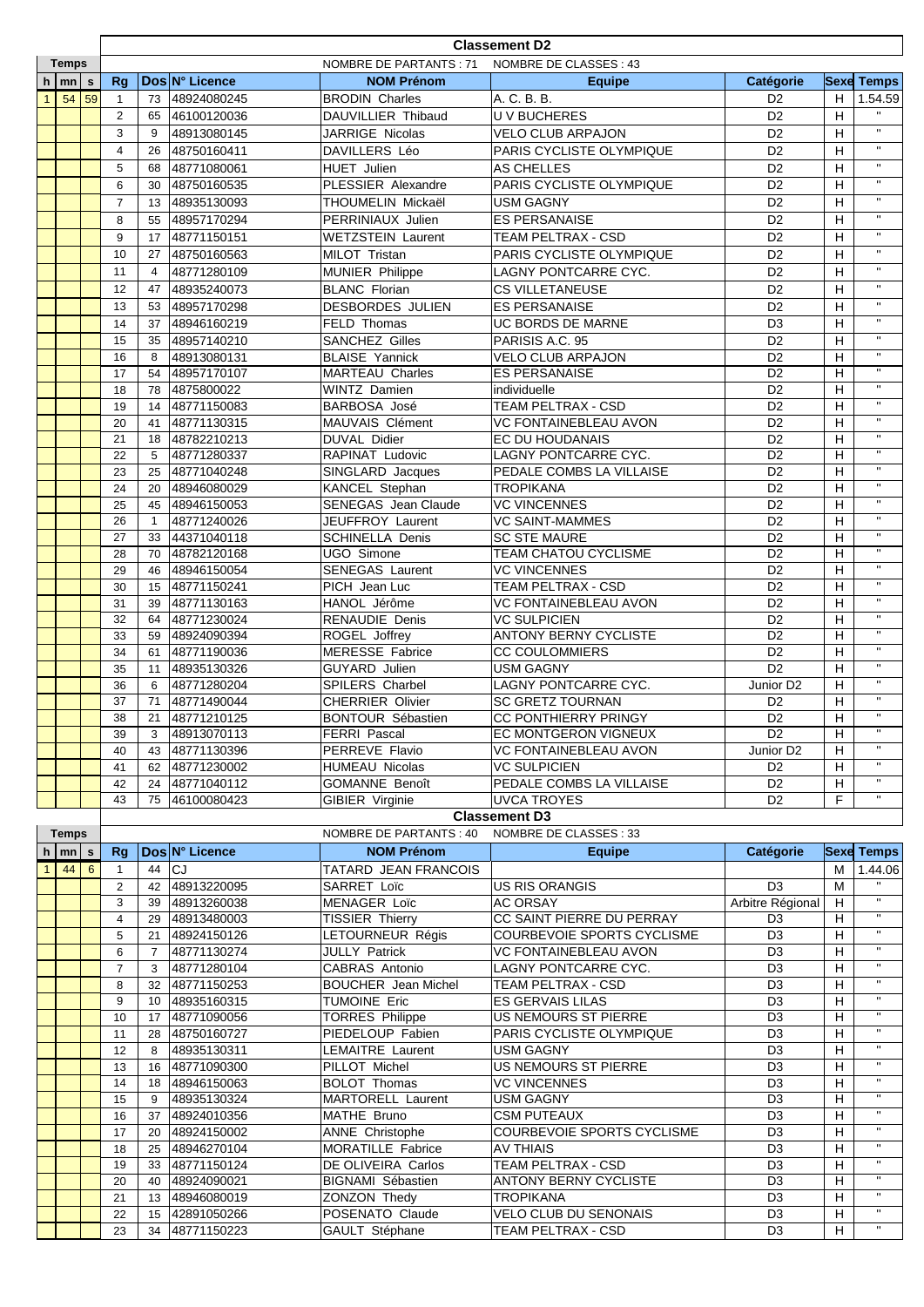|  | 24 |    | 48946080024 | DORANGES Omer Jacky                             | <b>TROPIKANA</b>                 | D <sub>3</sub> | н |              |
|--|----|----|-------------|-------------------------------------------------|----------------------------------|----------------|---|--------------|
|  | 25 | 23 | 48946070071 | <b>DEVILLERS Stéphane</b>                       | <b>IUS ALFORTVILLE CYCLISME</b>  | D <sub>3</sub> | н |              |
|  | 26 | 22 | 48771080019 | SENET Frédéric                                  | IAS CHELLES                      | D <sub>3</sub> | н |              |
|  | 27 | 41 | 42890210025 | <b>BONVALOT Ludovic</b>                         | VELO CLUB ICAUNAIS               | D <sub>3</sub> | н |              |
|  | 28 | 43 | lCJ         | GIMNETTI Frédéric                               | <b>IVELIZY</b>                   |                | М |              |
|  | 29 | 26 | 48750160739 | <b>BOUTIN Michel</b>                            | <b>IPARIS CYCLISTE OLYMPIQUE</b> | D <sub>3</sub> | н | $\mathbf{H}$ |
|  | 30 |    | 48771240016 | <b>PICARDAT Philippe</b>                        | IVC SAINT-MAMMES                 | D <sub>3</sub> | н |              |
|  | 31 | 24 | 48935100206 | <b>CHANTEUR José</b>                            | IVCA DU BOURGET                  | D <sub>3</sub> | н |              |
|  | 32 | 14 | 48913250099 | <b>BILLOT MORNET Christophe TEAM VTT MAISSE</b> |                                  | D <sub>3</sub> | н |              |
|  | 33 | ◠  | 48771240004 | <b>TARDIVEAU Daniel</b>                         | VC SAINT-MAMMES                  | D <sub>3</sub> | н | $\mathbf{H}$ |

|              |           |  | <b>Classement D4</b> |                 |                |                              |                                  |                  |   |                   |  |
|--------------|-----------|--|----------------------|-----------------|----------------|------------------------------|----------------------------------|------------------|---|-------------------|--|
| <b>Temps</b> |           |  |                      |                 |                | NOMBRE DE PARTANTS : 62      | NOMBRE DE CLASSES : 53           |                  |   |                   |  |
| h            | m s       |  | Rg                   |                 | Dos N° Licence | <b>NOM Prénom</b>            | <b>Equipe</b>                    | Catégorie        |   | <b>Sexe Temps</b> |  |
| $\mathbf{1}$ | $31 \ 21$ |  | $\mathbf{1}$         | 20              | 48935040023    | LEPAGNEZ Henri               | EC NEUILLY PLAISANCE             | D <sub>4</sub>   | H | 1.31.21           |  |
|              |           |  | $\overline{2}$       | 35              | 48946030044    | CADET Daniel                 | VC DES CHEMINOTS ET VILLENEUVOIS | D <sub>4</sub>   | H | $\mathbf{H}$      |  |
|              |           |  | 3                    | 62              | 48913130008    | COCHET Joël                  | AVENIR CYCLISTE DE LARDY         | D <sub>4</sub>   | М | $\mathbf{u}$      |  |
|              |           |  | $\overline{4}$       | 55              | 44450730056    | <b>TOURTE</b> Jean Luc       | <b>US BONNY</b>                  | D <sub>4</sub>   | н | $\mathbf{H}$      |  |
|              |           |  | 5                    | 51              | 48771150210    | <b>REINE Thierry</b>         | TEAM PELTRAX - CSD               | D <sub>4</sub>   | н |                   |  |
|              |           |  | 6                    | 43              | 48771230143    | <b>BELAIR Olivier</b>        | <b>VC SULPICIEN</b>              | $\overline{D4}$  | H | $\mathbf{H}$      |  |
|              |           |  | $\overline{7}$       | 5               | 48935130059    | LEBOUCQ Bernard              | <b>USM GAGNY</b>                 | Arbitre Régional | H | $\mathbf{H}$      |  |
|              |           |  | 8                    | 16              | 48935040059    | FORRAT Guy                   | EC NEUILLY PLAISANCE             | D <sub>4</sub>   | H | $\mathbf{H}$      |  |
|              |           |  | 9                    | 24              | 48782160091    | CHOISNE Alain                | EC VELIZY 78                     | D <sub>4</sub>   | н | $\mathbf{H}$      |  |
|              |           |  | 10                   | 65              | 48771490048    | <b>GRANIER Luc</b>           | <b>SC GRETZ TOURNAN</b>          | D <sub>4</sub>   | M | $\mathbf{H}$      |  |
|              |           |  | 11                   | 48              | 48913070255    | PAPINAUD Joël                | <b>EC MONTGERON VIGNEUX</b>      | D <sub>4</sub>   | H | π                 |  |
|              |           |  | 12                   | 67              | lcJ            | CASTEL JACQUES               |                                  | D <sub>4</sub>   | м | $\mathbf{H}$      |  |
|              |           |  | 13                   | 25              | 48913480023    | <b>AUTISSIER Joel</b>        | CC SAINT PIERRE DU PERRAY        | D <sub>4</sub>   | Н | $\mathbf{H}$      |  |
|              |           |  | 14                   | 21              | 48935040121    | NOLIUS Bernard               | EC NEUILLY PLAISANCE             | D <sub>4</sub>   | Н | $\mathbf{H}$      |  |
|              |           |  | 15                   | 38              | 48771190041    | <b>BORROZ</b> Jean Louis     | <b>CC COULOMMIERS</b>            | D <sub>4</sub>   | H | $\mathbf{u}$      |  |
|              |           |  | 16                   | 68              | 48918000022    | <b>WESELAQUI Daniel</b>      |                                  | D <sub>4</sub>   | М | π                 |  |
|              |           |  | 17                   | 19              | 48935040148    | LEGENTIL Serge               | EC NEUILLY PLAISANCE             | D <sub>4</sub>   | Н | $\mathbf{H}$      |  |
|              |           |  | 18                   | 44              | 48771230115    | <b>DELORIS Noël</b>          | <b>VC SULPICIEN</b>              | D <sub>4</sub>   | н | $\mathbf{H}$      |  |
|              |           |  | 19                   | 22              | 48935040158    | NOURRY LAURENT               | <b>EC NEUILLY PLAISANCE</b>      | D <sub>4</sub>   | H | $\mathbf{H}$      |  |
|              |           |  | 20                   | $\overline{7}$  | 48946080004    | CHELAMIE Judes               | <b>TROPIKANA</b>                 | D <sub>4</sub>   | Н | $\mathbf{H}$      |  |
|              |           |  | 21                   | 63              | 48913070307    | NICOLLE François             | EC MONTGERON VIGNEUX             | D <sub>4</sub>   | M | $\mathbf{H}$      |  |
|              |           |  | 22                   | 34              | 48924090259    | <b>DURIEUX Yves</b>          | ANTONY BERNY CYCLISTE            | D <sub>4</sub>   | н | $\mathbf{H}$      |  |
|              |           |  | 23                   | 39              | 48771190153    | <b>MENNESSON Michel</b>      | <b>CC COULOMMIERS</b>            | D <sub>4</sub>   | Н | $\mathbf{H}$      |  |
|              |           |  | 24                   | 14              | 48935230006    | DEWILDE Philippe             | EC NOISEENNE                     | D <sub>4</sub>   | Н | $\mathbf{H}$      |  |
|              |           |  | 25                   | 17              | 48935040022    | FOUESNANT Frédéric           | EC NEUILLY PLAISANCE             | D <sub>4</sub>   | Н | $\mathbf{H}$      |  |
|              |           |  | 26                   | 32              | 48913220036    | <b>BARTAU Didier</b>         | <b>US RIS ORANGIS</b>            | D <sub>4</sub>   | н | $\mathbf{H}$      |  |
|              |           |  | 27                   | 66              | 42891050061    | RAINNOUARD JOSE              | <b>VC SENS</b>                   | D <sub>4</sub>   | M | $\mathbf{H}$      |  |
|              |           |  | 28                   | 56              | 48771280134    | <b>BOUYER</b> Jacques        | <b>LAGNY PONTCARRE CYC.</b>      | D <sub>4</sub>   | н | $\mathbf{H}$      |  |
|              |           |  | 29                   | 31              | 48771080057    | <b>HUET</b> Laurent          | <b>AS CHELLES</b>                | D <sub>4</sub>   | н | $\mathbf{H}$      |  |
|              |           |  | 30                   | $\mathbf{1}$    | 48771240029    | <b>BREUILLY Yvan</b>         | <b>VC SAINT-MAMMES</b>           | D <sub>4</sub>   | н | $\mathbf{H}$      |  |
|              |           |  | 31                   | 10 <sup>°</sup> | 44450830177    | <b>LEROUGE Patrick</b>       | <b>GUIDON CHALETTOIS</b>         | D <sub>4</sub>   | H | $\mathbf{H}$      |  |
|              |           |  | 32                   | 40              | 42891050379    | <b>METAIS Philippe</b>       | <b>VELO CLUB DU SENONAIS</b>     | D <sub>4</sub>   | н |                   |  |
|              |           |  | 33                   | 28              | 48924150241    | YOUDJOU MICHAËL              | COURBEVOIE SPORTS CYCLISME       | D <sub>4</sub>   | H | $\mathbf{H}$      |  |
|              |           |  | 34                   | $\overline{4}$  | 48935130121    | <b>GAMBIRASIO Laurent</b>    | <b>USM GAGNY</b>                 | D <sub>4</sub>   | н | $\mathbf{H}$      |  |
|              |           |  | 35                   | 49              | 48935100249    | CREUSILLET Stéphane          | <b>VCA DU BOURGET</b>            | D <sub>4</sub>   | н | $\mathbf{H}$      |  |
|              |           |  | 36                   | 58              | 48771280300    | LE GALL Olivier              | LAGNY PONTCARRE CYC.             | D <sub>4</sub>   | Н | $\mathbf{H}$      |  |
|              |           |  | 37                   | 45              | 49278000003    | CRONI Pascal                 |                                  | D <sub>4</sub>   | Н | $\mathbf{H}$      |  |
|              |           |  | 38                   | 12              | 48924030036    | <b>GIROU Philippe</b>        | RUEIL A.C.                       | D <sub>4</sub>   | Н | $\mathbf{H}$      |  |
|              |           |  | 39                   |                 | 27 48924150038 | LE QUERE Marcel              | COURBEVOIE SPORTS CYCLISME       | D <sub>4</sub>   | H | $\mathbf{u}$      |  |
|              |           |  | 40                   | 46              | 48957400017    | LOUVEL Gilles                | TEAM BIKE CYCLISTE SAINT PRIX    | D4               | н | $\mathbf{H}$      |  |
|              |           |  | 41                   | 13              | 48924030091    | LEROY Gérard                 | RUEIL A.C.                       | D <sub>4</sub>   | H | $\mathbf{H}$      |  |
|              |           |  | 42                   | 2               | 48771240022    | MACHIN Jean Philippe         | <b>VC SAINT-MAMMES</b>           | D <sub>4</sub>   | н | $\mathbf{H}$      |  |
|              |           |  | 43                   | 50              | 48771150234    | PEROT Jacky                  | TEAM PELTRAX - CSD               | D <sub>4</sub>   | н | $\mathbf{H}$      |  |
|              |           |  | 44                   | 61              | 48935190025    | <b>GUINEBERT</b> Jean Pierre | ILE DE FRANCE                    | 1.27             | н | $\mathbf{H}$      |  |
|              |           |  | 45                   | 23              | 53060400037    | <b>WEGENER Philippe</b>      | US PEGOMAS CYCLISME              | D <sub>4</sub>   | н | $\mathbf{H}$      |  |
|              |           |  | 46                   | 30              | 48771080126    | DA COSTA Fernando            | AS CHELLES                       | D <sub>4</sub>   | н | $\mathbf{H}$      |  |
|              |           |  | 47                   | 6               | 48935130307    | <b>TESSIER Philippe</b>      | USM GAGNY                        | D <sub>4</sub>   | н | $\mathbf{H}$      |  |
|              |           |  | 48                   | 42              | 48771510005    | TRUCHET Patrice              | TEAM HBS CYCLING                 | D <sub>4</sub>   | н | $\mathbf{H}$      |  |
|              |           |  | 49                   | 52              | 48771130404    | MINNITI Patrick              | VC FONTAINEBLEAU AVON            | D <sub>4</sub>   | н | $\mathbf{H}$      |  |
|              |           |  | 50                   | 18              | 48935040048    | LEFRANCOIS Alain             | EC NEUILLY PLAISANCE             | D <sub>4</sub>   | H | $\mathbf{H}$      |  |
|              |           |  | 51                   | 64              | 48771280258    | <b>BARBA Robert</b>          | LAGNY PONTCARRE CYC.             | D <sub>4</sub>   | м |                   |  |
|              |           |  | 52                   | 36              | 48750160683    | <b>DUBREUIL Jacques</b>      | PARIS CYCLISTE OLYMPIQUE         | D <sub>4</sub>   | н | $\mathbf{H}$      |  |
|              |           |  | 53                   |                 | 15 48935050125 | GIROUX ANDRE                 | CM AUBERVILLIERS 93              | D <sub>4</sub>   | Н | $\mathbf{H}$      |  |